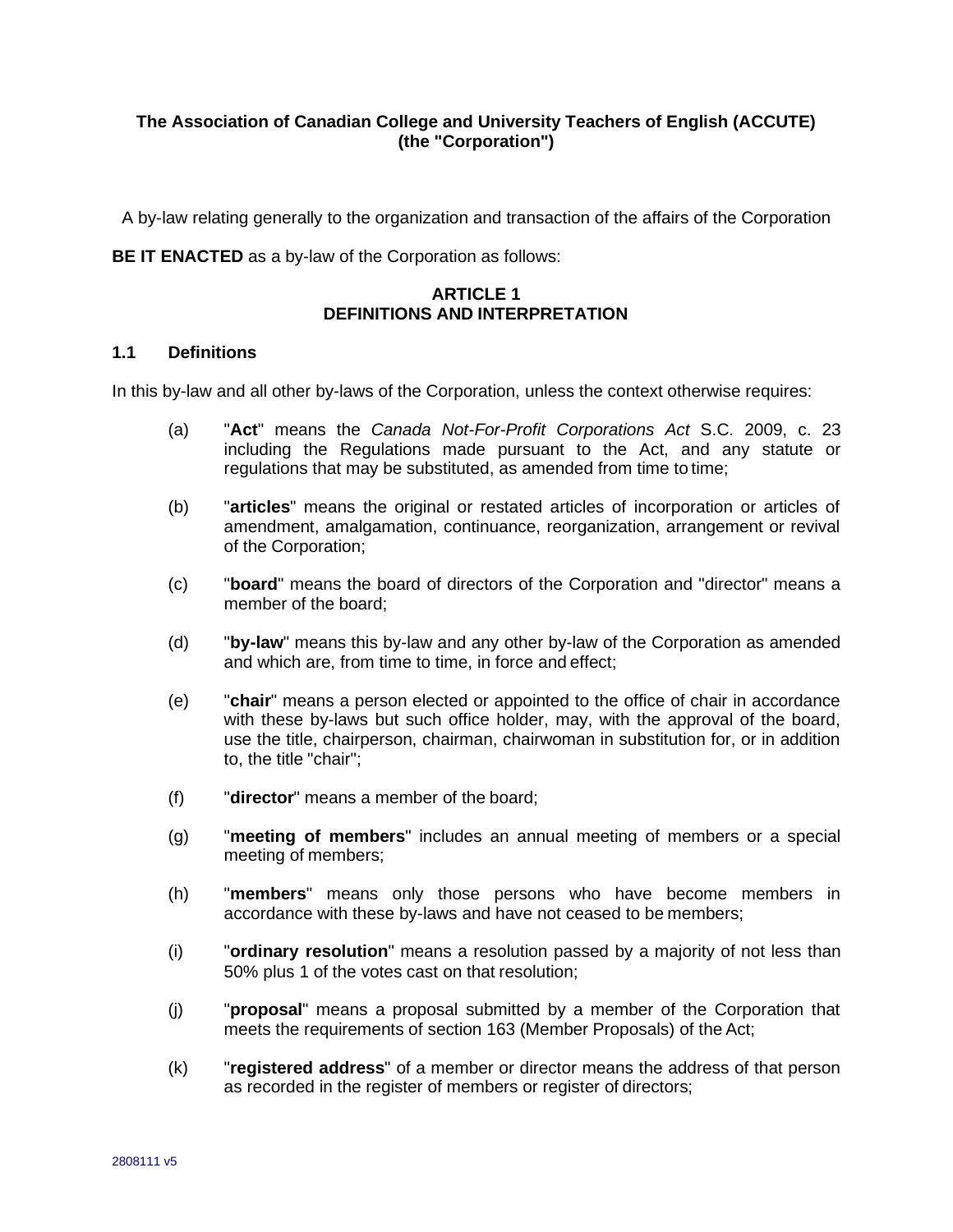- (l) "**Regulations**" means the regulations made under the Act, as amended, restated or in effect from time to time;
- (m) "**special meeting of members**" includes a meeting of any class or classes of members and a special meeting of all members entitled to vote at an annual meeting of members
- (n) "**special resolution**" means a resolution passed by a majority of not less than two-thirds (2/3) of the votes cast on that resolution.

# **1.2 Interpretation**

In the interpretation of this by-law, words in the singular include the plural and vice-versa, words in one gender include all genders, and "person" includes an individual, body corporate, partnership, trust and unincorporated organization.

Other than as specified above, words and expressions defined in the Act have the same meanings when used in these by-laws.

## **ARTICLE 2 TRANSACTION OF THE AFFAIRS OF THE CORPORATION**

# **2.1 Executive Office**

The location of the executive office of the Corporation shall be the registered address of the president and will change coinciding with each president's term of office.

## **2.2 Corporate Seal**

The Corporation may have a corporate seal in the form approved from time to time by the board. If a corporate seal is approved by the board, the president of the Corporation shall be the custodian of the corporate seal.

## **2.3 Financial Year**

The financial year end of the Corporation shall be determined by the board of directors.

## **2.4 Execution of Documents**

Deeds, transfers, assignments, contracts, obligations and other instruments in writing requiring execution by the Corporation may be signed by the chair, vice-chair, president or vice-president of the Corporation together with the secretary or treasurer or any one director of the Corporation but at least one signatory must be a director of the Corporation. All documents so signed are binding upon the Corporation without any further authorization or formality. In addition, the board may from time to time direct the manner in which and the person or persons by whom a particular document or type of document shall be executed. Any person authorized to sign any document may affix the corporate seal (if any) to the document. Any signing officer may certify a copy of any instrument, resolution, by-law or other document of the Corporation to be a true copy thereof.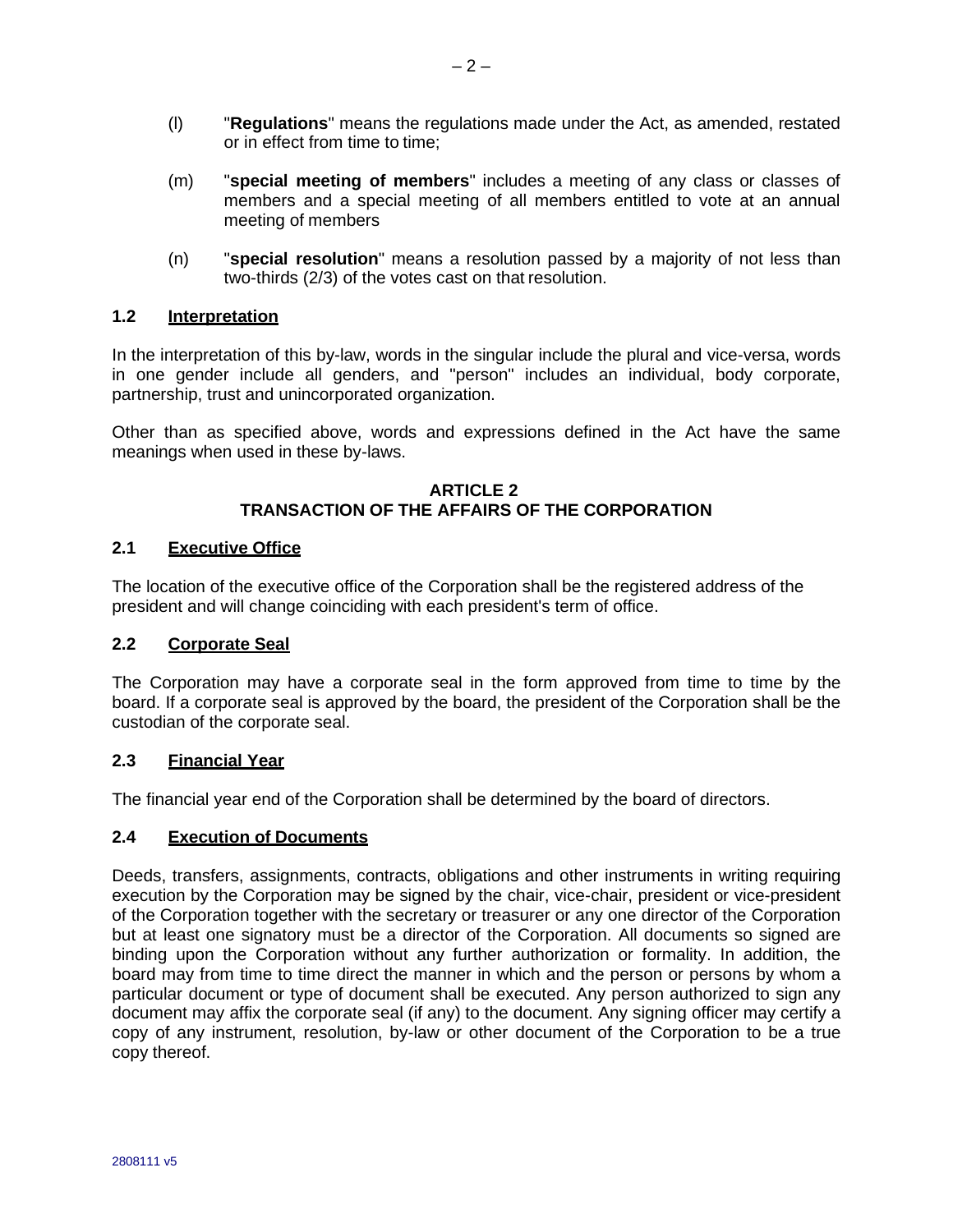# **2.5 Banking Arrangements**

The banking business of the Corporation shall be transacted at such bank, trust company or other firm or corporation carrying on a banking business in Canada or elsewhere as the board of directors may designate, appoint or authorize from time to time by resolution. The banking business or any part of it shall be transacted by an officer or officers of the Corporation and/or other persons as the board of directors may by resolution from time to time designate, direct or authorize.

# **2.6 Cheques, Etc.**

All cheques, bills of exchange or other orders for the payment of money or other evidences of indebtedness issued, accepted or endorsed in the name of the Corporation shall be signed by such director or directors, officer or officers, agent or agents of the Corporation and in such manner as shall be determined, from time to time, by resolution of the board.

# **2.7 Borrowing Powers**

If authorized by a by-law which is duly adopted by the directors and confirmed by ordinary resolution of the members, the directors of the corporation may from time to time:

- i. borrow money on the credit of the corporation;
- ii. issue, reissue, sell, pledge or hypothecate debt obligations of the corporation; and
- iii. mortgage, hypothecate, pledge or otherwise create a security interest in all or any property of the corporation, owned or subsequently acquired, to secure any debt obligation of the corporation.

Any such by-law may provide for the delegation of such powers by the directors to such officers or directors of the corporation to such extent and in such manner as may be set out in the bylaw.

Nothing herein limits or restricts the borrowing of money by the corporation on bills of exchange or promissory notes made, drawn, accepted or endorsed by or on behalf of the corporation.

## **2.8 Books and Records**

The board shall ensure that all necessary books and records of the Corporation required by the Act, the by-laws of the Corporation or for any other reason are regularly and properly kept. The minutes of meetings of the board or of committees of the board, and all other documents, books, ledgers, statements, and other records of the Corporation (other than members' lists) shall not be available to the public or to members except as specifically provided for under the Act. Each of the directors shall be provided with a copy of the minutes of meetings of the board and of committees of the board and of such other documents or records of the Corporation as such director may reasonably request. A member who requests a copy of a members' list shall reimburse the Corporation for the reasonable cost incurred in providing a copy of such list.

## **2.9 Annual Financial Statements**

The Corporation may, instead of sending copies of the annual financial statements and other documents referred to in subsection 172(1) (Annual Financial Statements) of the Act to the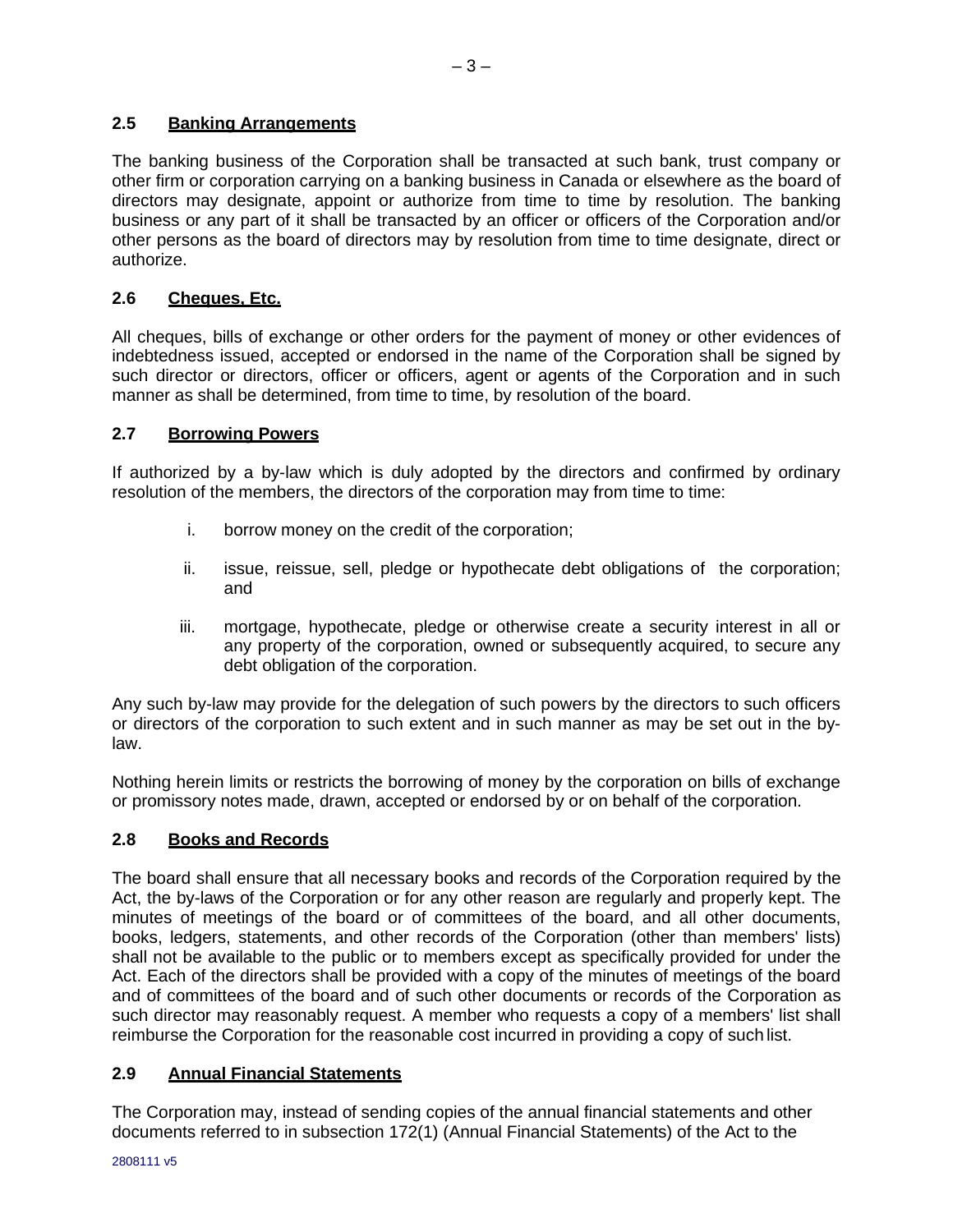members, publish a notice to its members stating that the annual financial statements and documents provided in subsection 172(1) are available at the registered office of the Corporation and any member may, on request, obtain a copy free of charge at the registered office or by prepaid mail.

# **2.10 Public Accountant**

Unless the Corporation meets the requirements of subsection 182(1) of the Act for a given year and a resolution has been passed by all the members entitled to vote at an annual meeting not to appoint a public accountant, pursuant to subsection 181(1) of the Act, the members shall at each annual meeting appoint a public accountant to prepare the financial documents and reports required by the Act and to hold office until the next annual meeting, provided that the directors may fill any casual vacancy in the office of the public accountant. The public accountant shall present a report to the members concerning the accounts of the Corporation at the following annual meeting. The remuneration of the public accountant shall be fixed by the board. Any person appointed as the public accountant must meet the requirements of subsection 180(1) of the Act.

#### **ARTICLE 3 MEMBERSHIP**

# **3.1 Membership Conditions**

Subject to the articles, there shall be one class of members in the Corporation. Membership in the Corporation shall be available to individuals who teach, research or are otherwise interested in English studies, are interested in furthering the Corporation's purposes and who have applied for and been accepted into membership in the Corporation by resolution of the board or in such other manner as may be determined by the board. Each member shall be entitled to receive notice of, attend and vote at all meetings of the members of the Corporation.

Pursuant to subsection 197(1) (Fundamental Change) of the Act, a special resolution of the members is required to make any amendments to this section of the by-laws if those amendments affect membership rights and/or conditions described in paragraphs 197(1)(e), (h), (l) or (m).

# **3.2 Membership Transferability**

A membership may only be transferred to the Corporation. Pursuant to Section 197(1) (Fundamental Change) of the Act, a special resolution of the members is required to make any amendment to add, change or delete this section of the by-laws.

# **3.3 Membership Dues**

The board may, when it is deemed advisable, fix by resolution the amount of membership fees or dues payable by the members of the Corporation.

Members shall be notified in writing of the membership dues at any time payable by them and, if any are not paid within one (1) calendar month of the membership renewal date the members in default shall automatically cease to be members of the Corporation.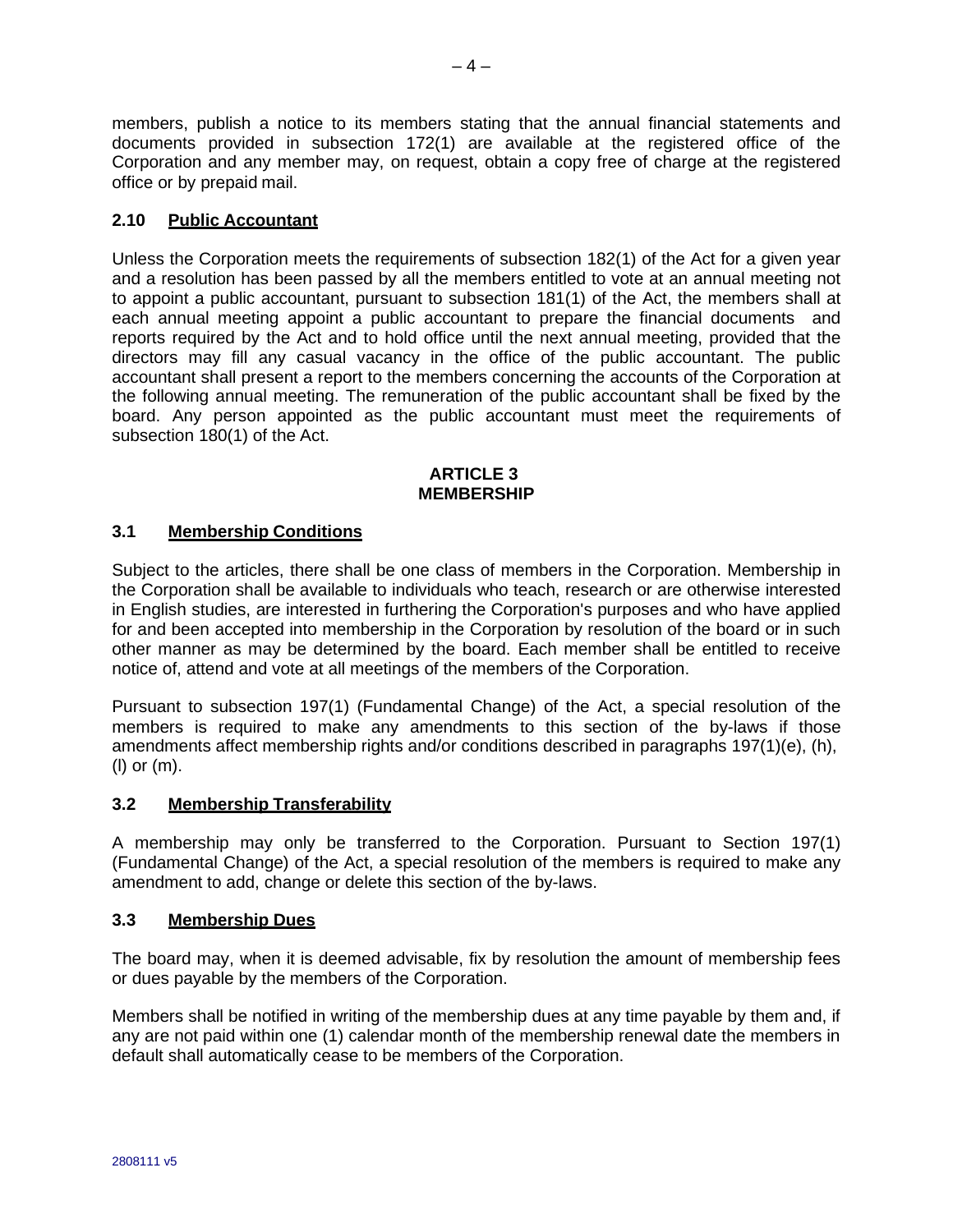# **3.4 Termination of Membership**

A membership in the Corporation is terminated when:

- (1) the member dies or resigns;
- (2) the member is expelled or their membership is otherwise terminated in accordance with the articles or by-laws;
- (3) the member's term of membership expires; or
- (4) the Corporation is liquidated and dissolved under the Act.

# **3.5 Effect of Termination of Membership**

Subject to the articles, upon any termination of membership, the rights of the member, including any rights in the property of the Corporation, automatically cease to exist.

# **3.6 Removal**

The board may, by resolution, suspend for a specific period or expel indefinitely, any member who contravenes any provision of the Corporation's by-laws, or whose behaviour or activities are judged harmful or detrimental to the reputation of the Corporation. In addition, and for greater certainty, in the event the board has fixed membership fees or dues payable by the members, the board may, on such conditions as they may determine by resolution, expel any member or refuse to renew the membership of any member who has not paid annual dues within a reasonable period of time after such dues have become payable. The decision of the board on such question is final and without appeal, and the board is authorized to adopt and follow in such matters, the procedure it may from time to time determine. Any member may resign as member by giving a written notice to such effect to the board of directors of the Corporation.

## **3.7 Register of Members**

The Office Coordinator shall keep a register of the names and addresses of all members.

## **ARTICLE 4 MEETINGS OF MEMBERS**

## **4.1 Annual Meeting**

The annual meeting of the members shall, subject to the provisions of the Act, be held at such time and on such day in each year as the board or the chair may from time to time determine, for the purpose of receiving the reports and statements required by the Act to be placed before the annual meeting, electing directors, appointing public accountants and fixing or authorizing the board to fix their remuneration, and for the transaction of such other matters as may properly be brought before the meeting.

# **4.2 Special Meetings**

The board, the chair, or any two directors shall have the power to call a special meeting of members at any time. Subject to the rules in subsection 167(1) of the Act, a group of members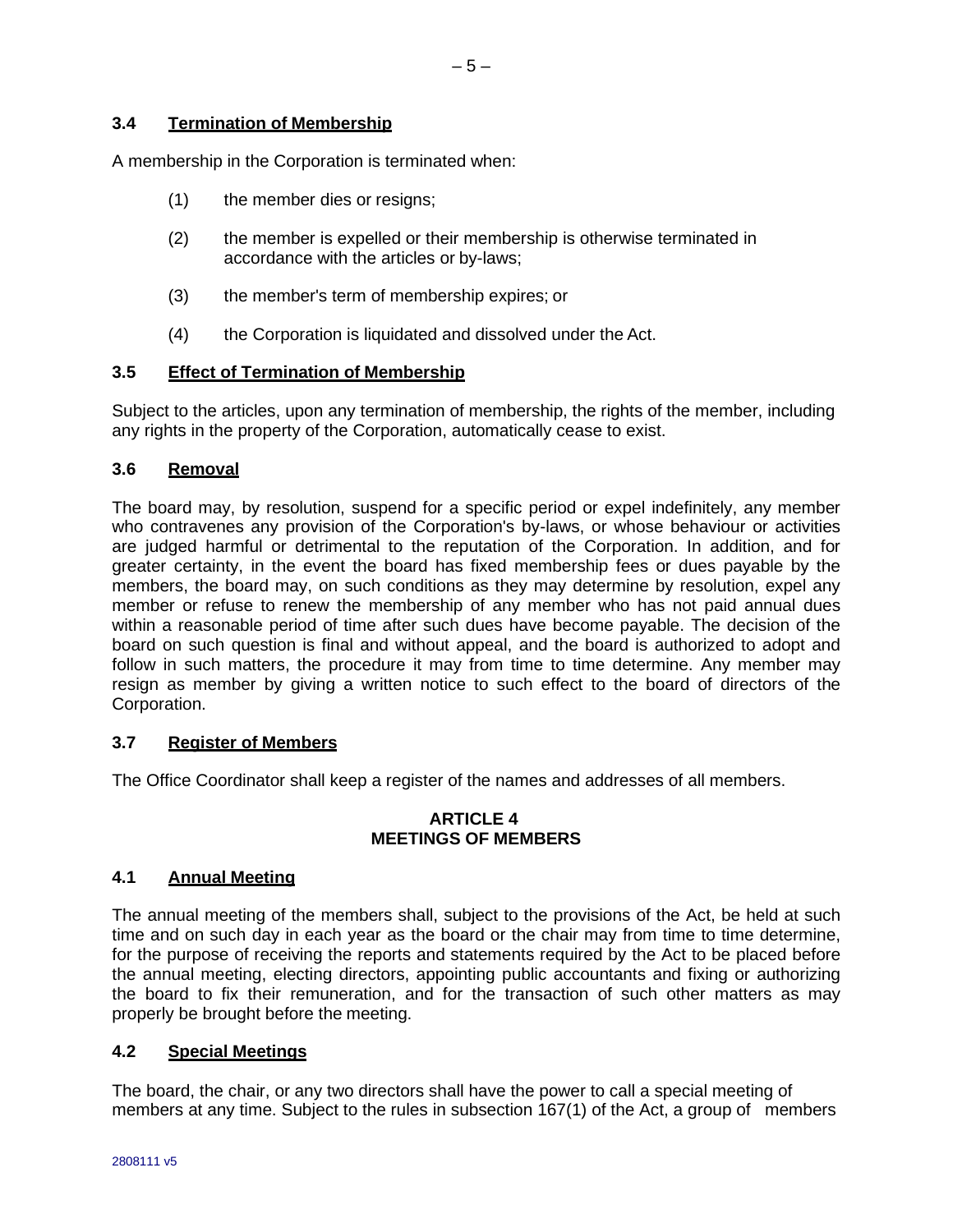entitled to, in aggregate, a minimum of five percent of the votes exercisable at a meeting of members, shall be entitled to call a special meeting of members at any time.

# **4.3 Place of Members' Meeting**

Subject to compliance with section 159 (Place of Members' Meetings) of the Act, meetings of the members may be held at any place within Canada determined by the board or, if all of the members entitled to vote at such meeting so agree, outside Canada.

## **4.4 Notice of Members Meeting**

Notice of the time and place of a meeting of members shall be given to each member entitled to vote at the meeting by the following means:

- (1) by mail, courier or personal delivery to each member entitled to vote at the meeting, during a period of 21 to 60 days before the day on which the meeting is to be held; or
- (2) by telephonic, electronic or other communication facility to each member entitled to vote at the meeting, during a period of 21 to 35 days before the day on which the meeting is to be held.

In accordance with subsection 162(10) of the Act, notice of a special meeting of members shall state the general nature of the matters to be considered at such meeting in such a manner as to enable the recipients thereof to form a reasoned judgment concerning the matters to be considered at such meeting and state the text of any special resolution to be submitted to the meeting. Pursuant to subsection 162(3) of the Act, the public accountants and directors of the Corporation are entitled to receive all notices and other communications relating to any meeting of members that any member is entitled to receive by mail, courier or personal delivery during a period of 21 to 60 days before the day on which the meeting is to be held. No public notice nor advertisement of members' meetings, whether annual, general, or special, shall be required.

Pursuant to subsection 197(1) (Fundamental Change) of the Act, a special resolution of the members is required to make any amendment to the by-laws of the Corporation to change the manner of giving notice to members entitled to vote at a meeting of members.

## **4.5 Meetings Without Notice**

A meeting of members may be held at any time and place without notice if all the members entitled to vote thereat are present in person or waive notice of, or otherwise consent in writing to such meeting being held (in accordance with section 274 of the Act), and at such meeting any matters may be considered which the Corporation at a meeting of members may transact.

## **4.6 Absentee Voting at Members' Meetings**

Pursuant to section 171(1) (Absentee Voting) of the Act, a member entitled to vote at a meeting of members may vote by mailed-in ballot or by means of a telephonic, electronic or other communication facility if the Corporation has a system that:

(a) enables the votes to be gathered in a manner that permits their subsequent verification, and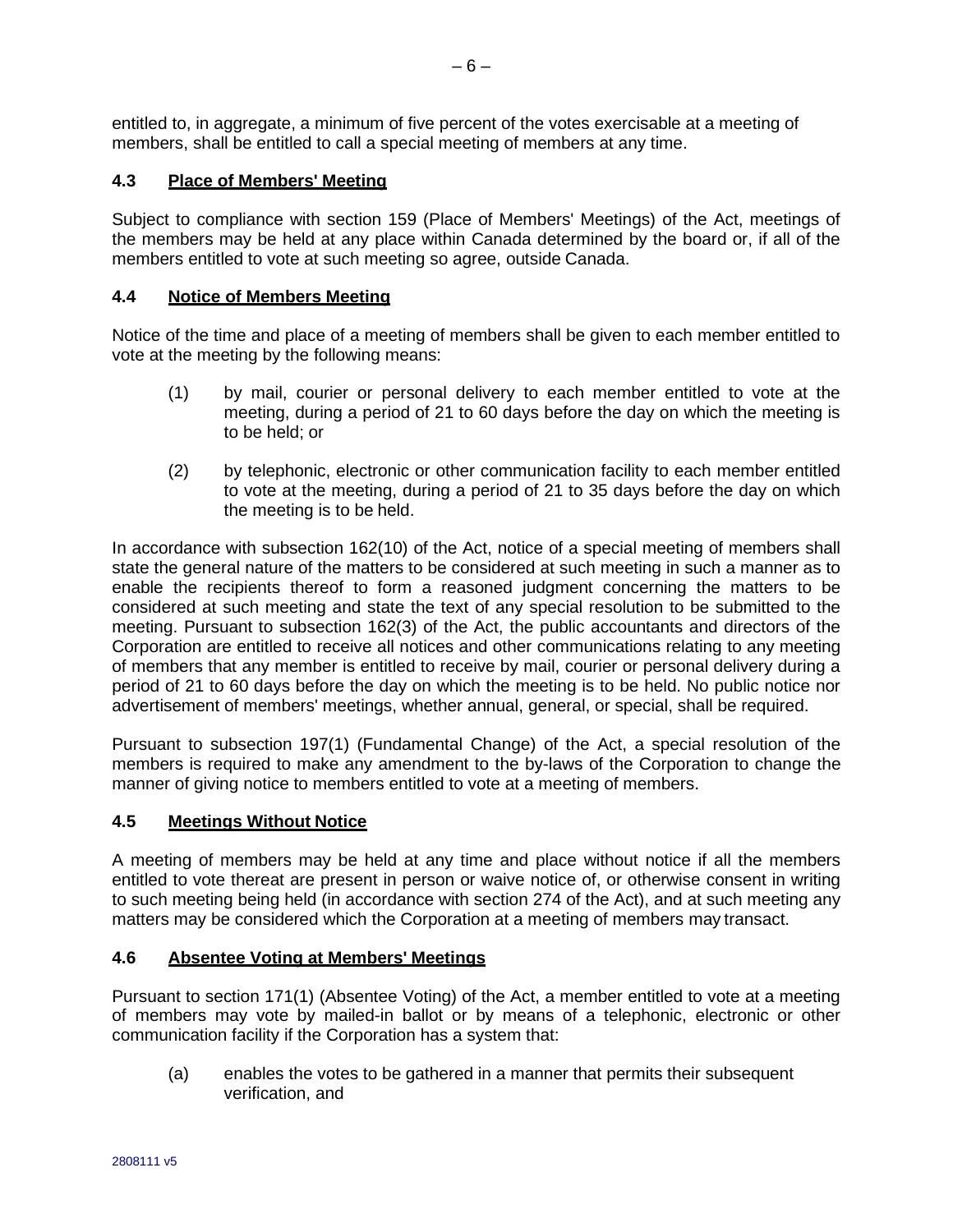(b) permits the tallied votes to be presented to the Corporation without it being possible for the Corporation to identify how each member voted.

Pursuant to subsection 197(1) (Fundamental Change) of the Act, a special resolution of the members is required to make any amendment to the by-laws of the Corporation to change this method of voting by members not in attendance at a meeting of members.

## **4.7 Proposals Nominating Directors at Annual Members' Meetings**

Subject to the Regulations under the Act, any proposal may include nominations for the election of directors if the proposal is signed by not less than 5% of members entitled to vote at the meeting at which the proposal is to be presented.

## **4.8 Cost of Publishing Proposals for Annual Members' Meetings**

The member who submitted the proposal shall pay the cost of including the proposal and any statement in the notice of meeting at which the proposal is to be presented unless otherwise provided by ordinary resolution of the members present at the meeting.

# **4.9 Chair and Office Coordinator**

The chair shall be chair of any meeting of members. If the Office Coordinator of the Corporation is absent, the chair shall appoint some person, who need not be a member, to act as secretary of the meeting.

## **4.10 Persons Entitled to be Present at Members' Meetings**

The only persons entitled to be present at a meeting of members shall be those entitled to vote at the meeting, the directors and the public accountant of the Corporation and such other persons who are entitled or required under any provision of the Act, articles or by-laws of the Corporation to be present at the meeting. Any other person may be admitted only on the invitation of the chair of the meeting or by resolution of the members.

# **4.11 Chair of Members' Meetings**

In the event that the chair of the board and the vice-chair of the board are absent, the members who are present and entitled to vote at the meeting shall choose one of their number to chair the meeting.

## **4.12 Quorum at Members' Meetings**

A quorum at any meeting of the members (unless a greater number of members are required to be present by the Act) shall be not less than 5% of the members. If a quorum is present at the opening of a meeting of members, the members present may proceed with the business of the meeting even if a quorum is not present throughout the meeting.

## **4.13 Right to Vote**

Subject to the Act, at any meeting of the members every person shall be entitled to vote who is at the time of the meeting entered in the books of the Corporation as a member.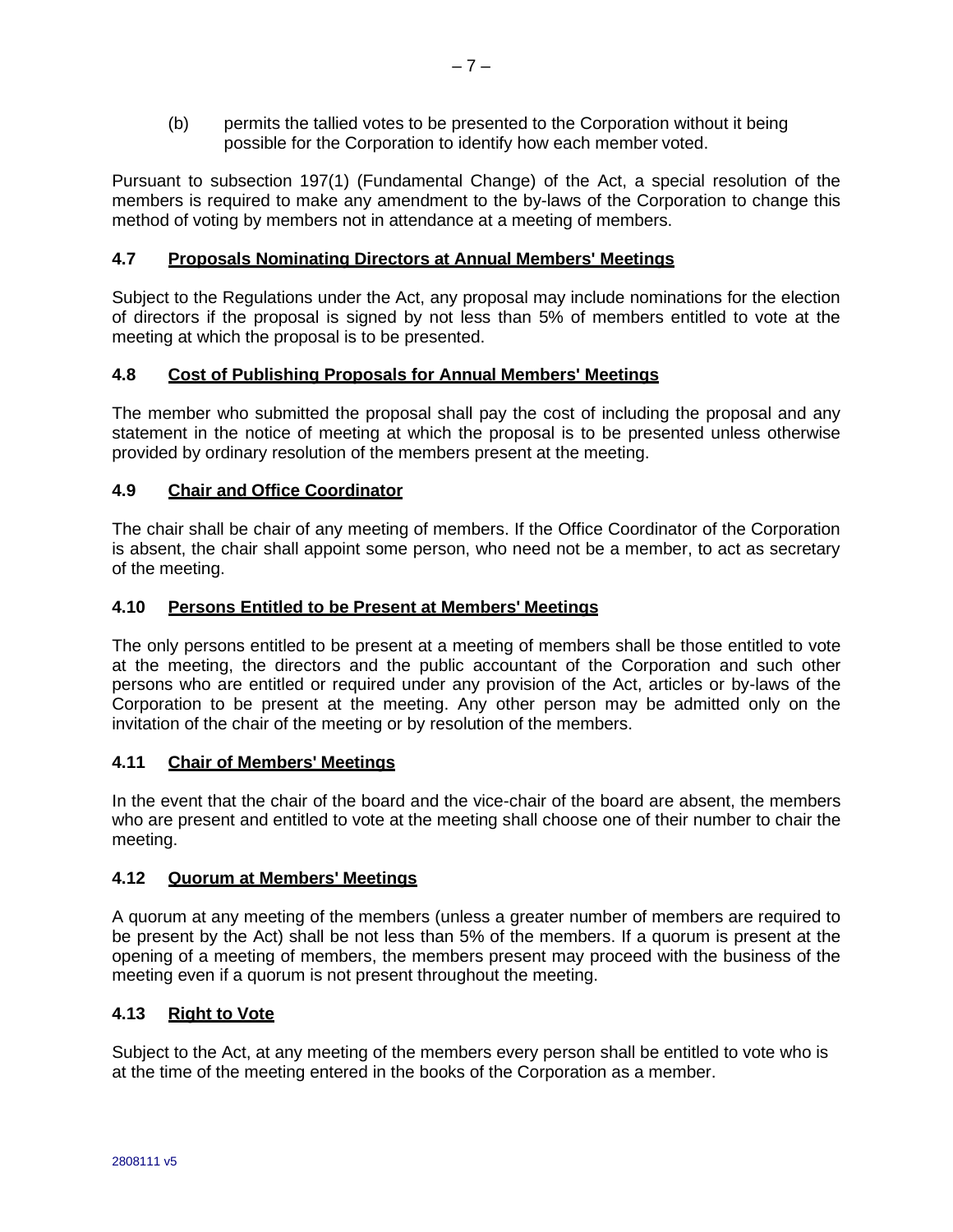# **4.14 Votes to Govern at Members' Meetings**

At any meeting of members every question shall, unless otherwise provided by the articles or by-laws or by the Act, be determined by a majority of the votes cast on the questions.

## **4.15 Casting Vote**

In case of an equality of votes either on a show of hands or on a ballot or on the results of electronic voting, the chair of the meeting in addition to an original vote shall have a second or casting vote.

# **4.16 Show of Hands**

Any question at a meeting of members shall be decided by a show of hands unless, after a show of hands, a ballot thereon is required or demanded as hereinafter provided. Upon a show of hands every person who is present and entitled to vote shall have one vote. Whenever a vote by show of hands shall have been taken upon a question, unless a ballot thereon is so required or demanded, a declaration by the chair of the meeting that the vote upon the question has been carried or carried by a particular majority or not carried and entry to that effect in the minutes of the meeting shall be *prima facie* evidence of the fact without proof of the number or proportion of the voted records in favour of or against any resolution or other proceeding in respect of the said question, and the result of the vote so taken shall be the decision of the members upon the said question.

# **4.17 Ballots**

On any question proposed for consideration at a meeting of members and whether or not a show of hands has been taken thereon, the chair of the meeting may require or any member may demand a ballot thereon. A ballot so required or demanded shall be taken in such manner as the chair of the meeting shall direct. A demand for a ballot may be withdrawn at any time prior to the taking of the ballot. Upon a ballot each member present in person and entitled to vote shall have one vote and the result of the ballot shall be the decision of the members upon said question.

## **4.18 Participation by Electronic Means at Members' Meetings**

If the board chooses to make available a telephonic, electronic or other communication facility that permits all participants to communicate adequately with each other during a meeting of members, any person entitled to attend such meeting may participate in the meeting by means of such telephonic, electronic or other communication facility in the manner provided by the Act. A person participating in a meeting by such means is deemed to be present at the meeting.

Notwithstanding any other provision of this by-law, any person participating in a meeting of members pursuant to this section who is entitled to vote at that meeting may vote, in accordance with the Act, by means of any telephonic, electronic or other communication facility that the Corporation has made available for that purpose.

## **4.19 Members' Meeting Held Entirely by Electronic Means**

If the directors or members of the Corporation call a meeting of members pursuant to the Act, those directors or members, as the case may be, may determine that the meeting shall be held, in accordance with the Act and the Regulations under the Act, entirely by means of a telephonic,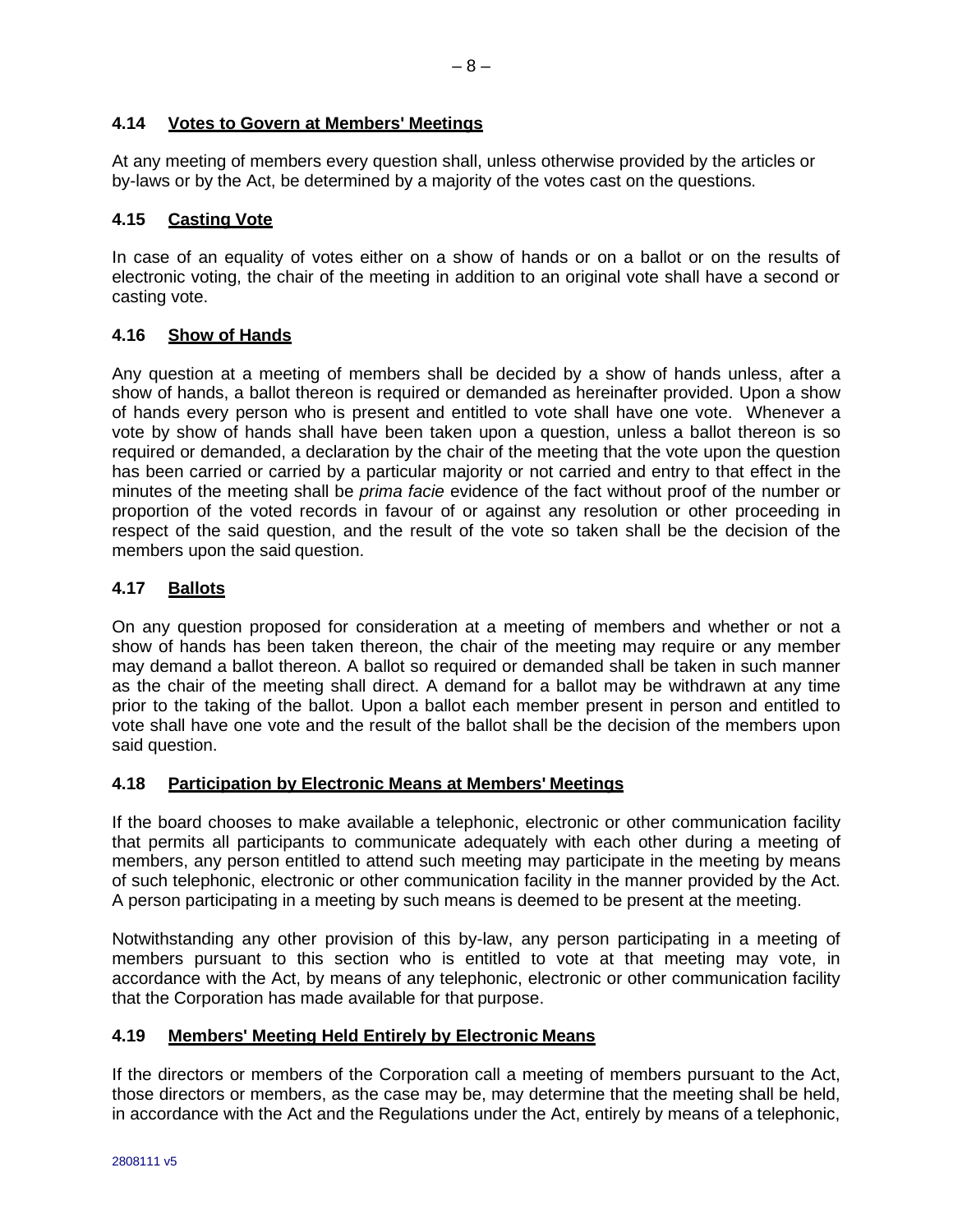an electronic or other communication facility that permits all participants to communicate adequately with each other during the meeting.

## **4.20 Adjournment**

The chair at a meeting of members may, with the consent of the meeting and subject to such conditions as the meeting may decide, and notwithstanding that no quorum is present, adjourn the meeting from time to time and from place to place.

#### **ARTICLE 5 DIRECTORS**

#### **5.1 Number of Directors and Quorum**

The affairs of the Corporation shall be managed by its board of directors. The board shall consist of the number of directors specified in the articles. If the articles provide for a minimum and maximum number of directors, the board shall be comprised of the fixed number of directors as determined from time to time by the members by ordinary resolution or, if the ordinary resolution empowers the directors to determine the number, by resolution of the board, of whom not less than one-third of such number or three directors, whichever is greater, shall constitute a quorum.

# **5.2 Qualification**

Only members of the Corporation shall be eligible to serve as directors. No person shall be qualified as a director unless such person is an individual, is mentally competent, is eighteen or more years of age, has the capacity under law to contract, does not have the status of a bankrupt, and is not an ineligible individual within the meaning of the *Income Tax Act* (Canada).

#### **5.3 Appointment and Election of Directors**

<span id="page-8-0"></span>The board of directors of the Corporation shall consist of the following:

- (a) up to four (4) directors who shall serve as *ex-officio* directors of the Corporation as follows:
	- (i) the Editor (or Co-Editors, as the case may be) of *ESC: English Studies in Canada*, or any successor journal;
	- (ii) the Chair of the Canadian Association of Chairs of English (CACE), or any successor organization; and
	- (iii) the past-President or President-elect of the Corporation;
- <span id="page-8-1"></span>(b) one director appointed by the Contract Academic Faculty (CAF) Caucus;
- <span id="page-8-2"></span>(c) one director appointed by the Graduate Student Caucus;
- (d) one director appointed by the Creative Writing Collective (CWC) Caucus;
- (e) up to five directors who are elected by the members of the Corporation at each annual meeting of members by resolution or by show of hands of the voting members.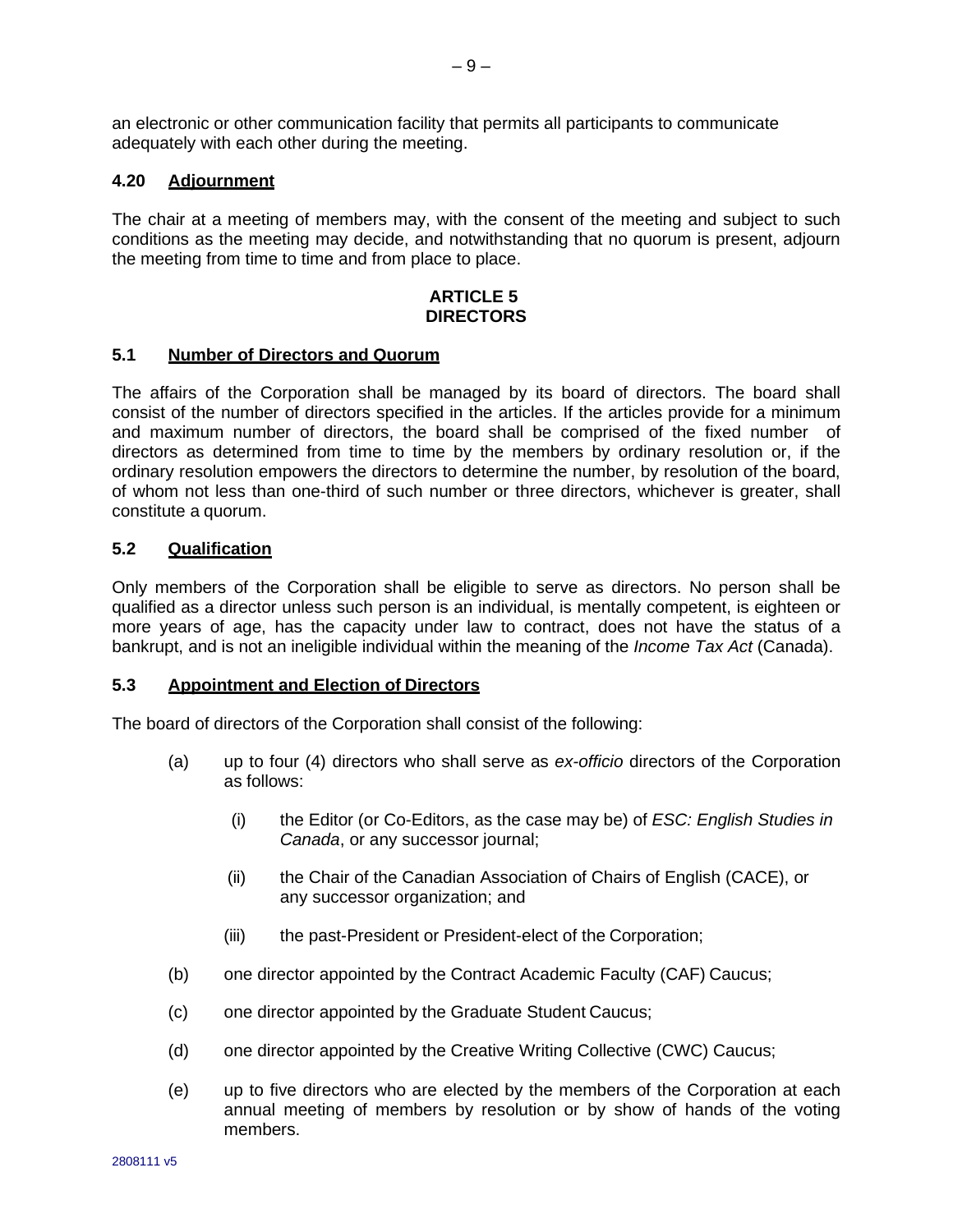# **5.4 Term of Office**

- (a) Each *ex-officio* director shall hold office until the person ceases to hold the position described in section [5.3\(a\).](#page-8-0)
- (b) Each director appointed by the Contract Academic Faculty (CAF) Caucus pursuant to section [5.3\(b\)](#page-8-1) shall hold office for a term of two (2) years calculated from the date of the meeting at which the director is appointed until the second annual meeting next following or until the director's successor is elected.
- (c) Each director appointed by the Graduate Student Caucus pursuant to section [5.3\(c\)](#page-8-2) shall hold office for a term of one (1) year calculated from the date of the meeting at which the director is appointed until the annual meeting next following or until the director's successor is elected.
- (d) Each director appointed by the Creative Writing Collective (CWC) pursuant to section 5.3(d) shall hold office for a term of two (2) years calculated from the date of the meeting at which the director is appointed until the second annual meeting next following or until the director's successor is elected.
- (e) Directors elected pursuant to section 5.3(d) shall hold office for terms of two (2) years each calculated from the date of the meeting at which each director is elected until the second annual meeting next following or until the director's successor is elected.

# **5.5 Retirement**

Every director shall retire from office at the close of the annual meeting of members in the year in which his or her term expires; but if no successor is elected and the result is that the number of directors would fall below three, the person previously elected as director continues to hold office if his or her term is extended until such time as successor directors are elected or appointed.

## **5.6 Re-election**

Retiring directors shall be eligible for re-election.

## **5.7 Vacation of Office**

The office of a director shall be vacated upon the occurrence of any of the following events:

- (a) if, by notice in writing to the secretary of the Corporation or to the address of the Corporation such director resigns such director's office;
- (b) upon death;
- (c) if an order is made declaring such director to be a mentally incompetent person or incapable of managing such director's affairs;
- (d) if such director becomes bankrupt or suspends payment or compounds with such director's creditors or if a receiving order is made against such director or if such director makes an assignment under the *Bankruptcy and Insolvency Act*  (Canada) or any similar legislation;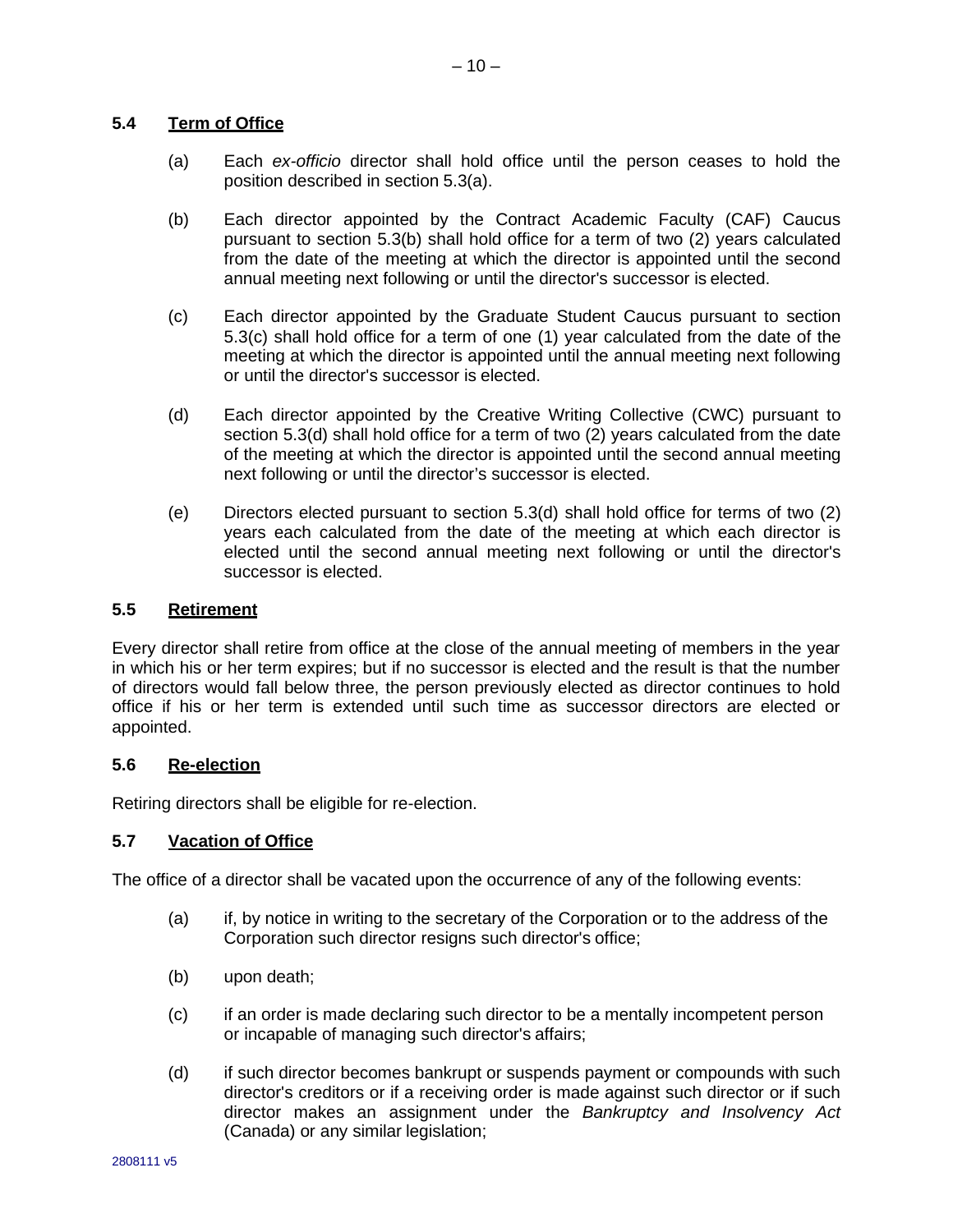- (e) upon being removed as provided for in these by-laws; or
- (f) upon expiration of his or her term of office.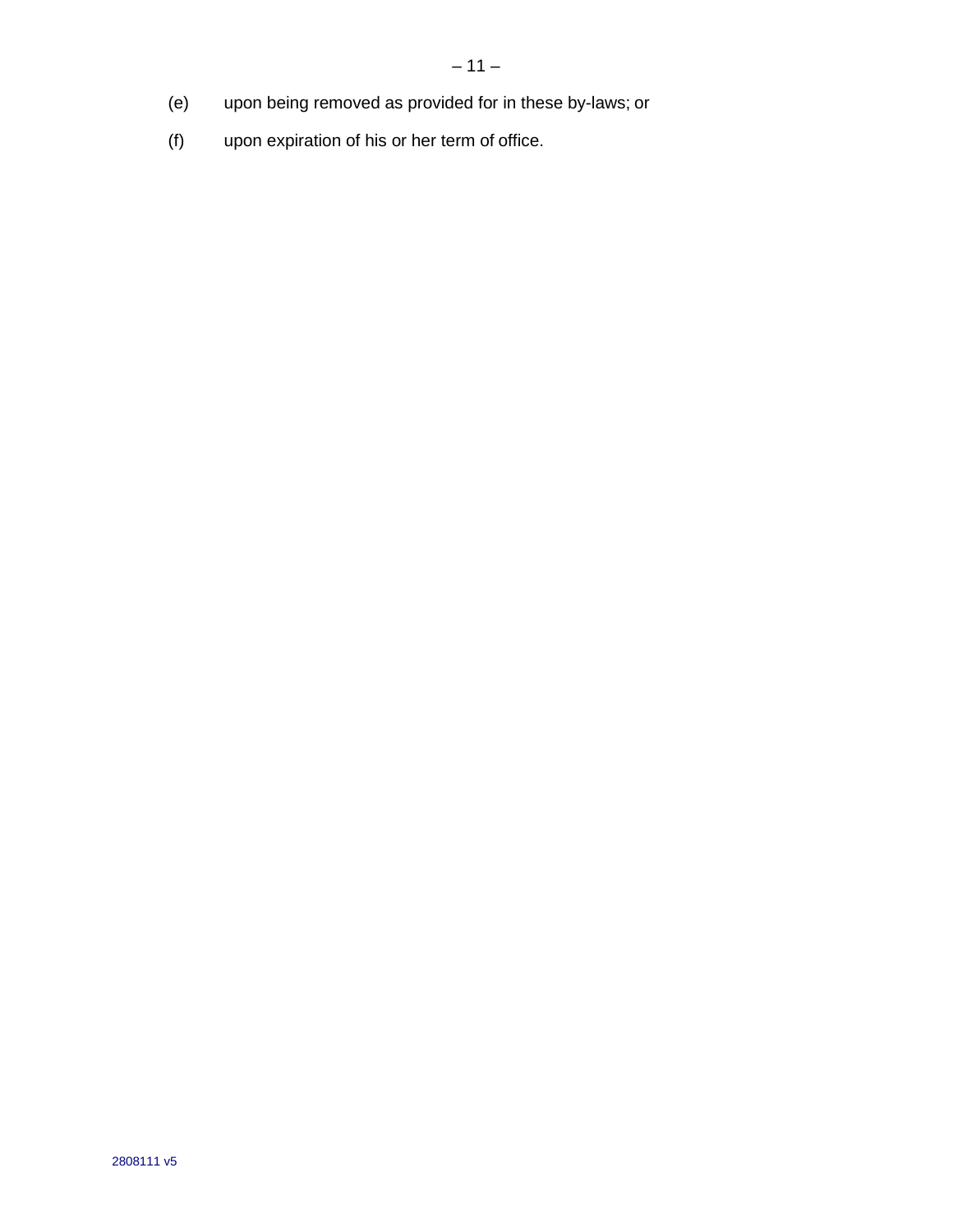# **5.8 Removal of Directors**

Pursuant to subsection 130(1) of the Act the members may, by ordinary resolution at a special meeting of members called for that purpose, remove any director before the expiration of such director's term of office and may, by ordinary resolution, elect any person in such director's stead for the remainder of such director's term.

# **5.9 Vacancies**

Vacancies on the board may be filled for the remainder of the directors' term of office either by the members at a special meeting of members called for the purpose or, providing that the remaining directors constitute a quorum, by the board.

# **5.10 Remuneration and Expenses**

Directors shall serve without remuneration and no director shall directly or indirectly receive any profit from his or her position as a director. A director may be reimbursed for reasonable expenses incurred in performing his or her duties.

# **5.11 Borrowing**

The directors of the Corporation may, without authorization of the members:

- (a) borrow money on the credit of the Corporation;
- (b) issue, reissue, sell, pledge or hypothecate debt obligations of the Corporation;
- (c) give a guarantee on behalf of the Corporation to secure performance of an obligation of any person; and
- (d) mortgage, hypothecate, pledge or otherwise create a security interest in all or any property of the Corporation, owned or subsequently acquired, to secure any debt obligation of the Corporation.

Notwithstanding the above, no debenture shall be issued by the Corporation without first being authorized by by-law duly passed by a board resolution and sanctioned by at least two-thirds of the votes cast at a special meeting of members duly called for considering the by-law.

# **5.12 Interest of Directors in Contracts**

Subject to the provisions in paragraph 5.13 hereof and of any applicable general or special law, no director shall be disqualified by virtue of holding office as a director from contracting with the Corporation nor shall any contract or arrangement entered into by or on behalf of the Corporation with any director or in which any director is in any way interested be liable to be avoided nor, subject to the provisions of the Act, shall any director so contracting or being so interested be liable to account to the Corporation or any of its members for any profit realized by any such contract or arrangement by reason of such director holding that office or the fiduciary relationship thereby established.

# **5.13 Declaration of Interest**

It shall be the duty of every director of the Corporation who is in any way, whether directly or indirectly, interested in a contract or arrangement or proposed contract or proposed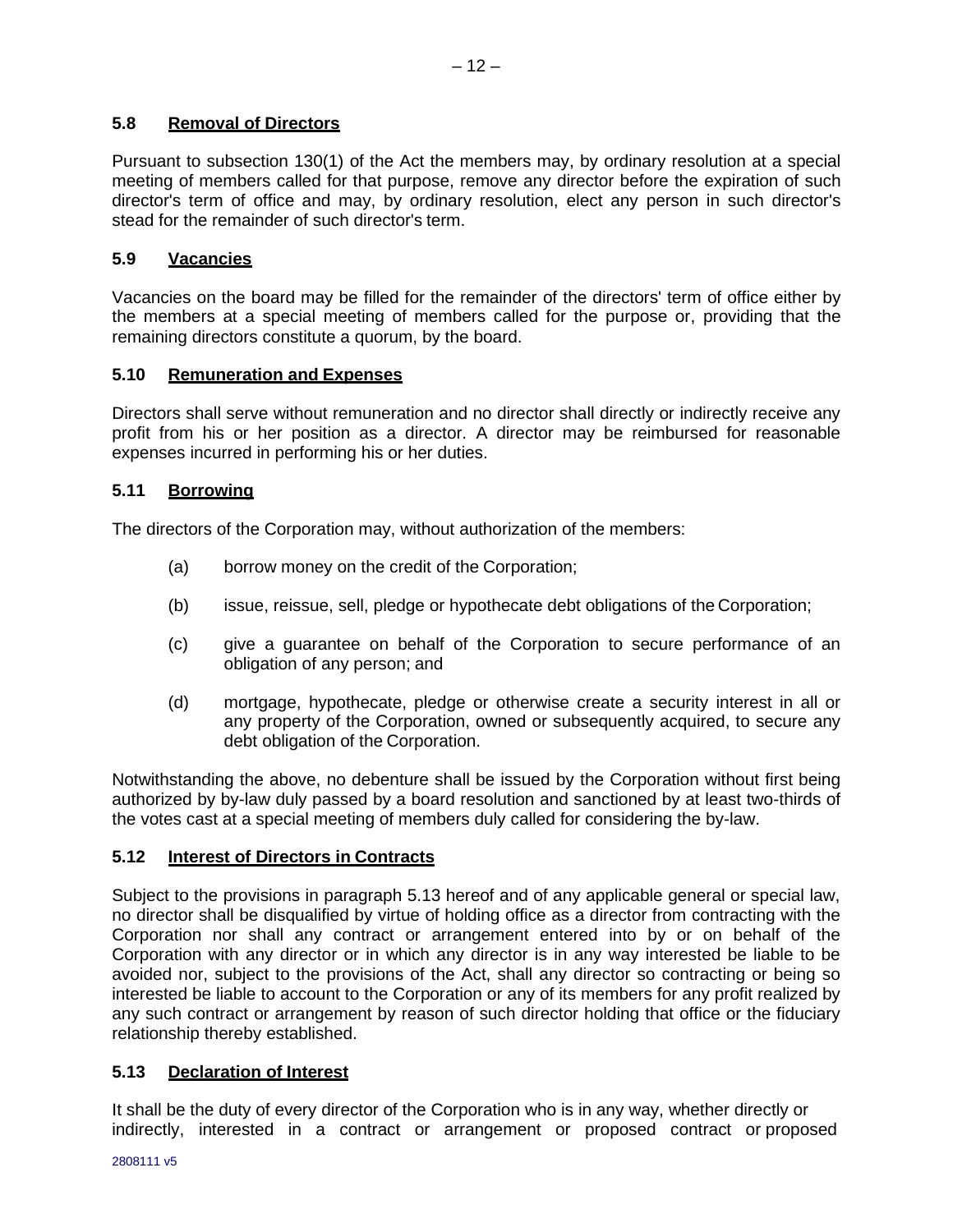arrangement with the Corporation, to declare such interest to the extent, in the manner and at the time required by the Act and to refrain from voting in respect of the contract or arrangement or proposed contract or proposed arrangement if and when prohibited by the Act.

# **5.14 Validity of Prior Acts**

A rule made by the Corporation in a meeting of members does not invalidate a prior act of the board that would have been valid if that rule had not been made.

# **ARTICLE 6 MEETINGS OF THE BOARD**

# **6.1 Calling of Meetings of Board of Directors**

Meetings of the board may be called by the chair of the board, the vice-chair of the board or any two (2) directors at any time; provided that for the first organization meeting following incorporation, such meeting may be called by any director or incorporator. If the Corporation has only one director, that director may call and constitute a meeting.

# **6.2 Notice of Meeting of Board of Directors**

Notice of the time and place for the holding of a meeting of the board shall be given in the manner provided in the section on giving notice of meeting of directors of this by-law to every director of the Corporation not less than 14 days before the time when the meeting is to be held. Notice of a meeting shall not be necessary if all of the directors are present, and none objects to the holding of the meeting, or if those absent have waived notice of or have otherwise signified their consent to the holding of such meeting. Notice of an adjourned meeting is not required if the time and place of the adjourned meeting is announced at the original meeting. Unless thebylaw otherwise provides, no notice of meeting need specify the purpose or the business to be transacted at the meeting except that a notice of meeting of directors shall specify any matter referred to in subsection 138(2) (Limits on Authority) of the Act that is to be dealt with at the meeting.

# **6.3 First Meeting of New Board**

Provided a quorum of directors is present, each newly elected board may, without notice, hold its first meeting immediately following the meeting of members at which such board is elected.

# **6.4 Regular Meetings of the Board of Directors**

The board may appoint a day or days in any month or months for regular meetings of the board at a place and hour to be named. A copy of any resolution of the board fixing the place and time of such regular meetings of the board shall be sent to each director forthwith after being passed, but no other notice shall be required for any such regular meeting except if subsection 136(3) (Notice of Meeting) of the Act requires the purpose thereof or the business to be transacted to be specified in the notice.

# **6.5 Place of Meeting**

Meetings of the board shall be held at such place in Canada as the board may determine, or, if the board so determines and all absent directors consent, at some place outside Canada.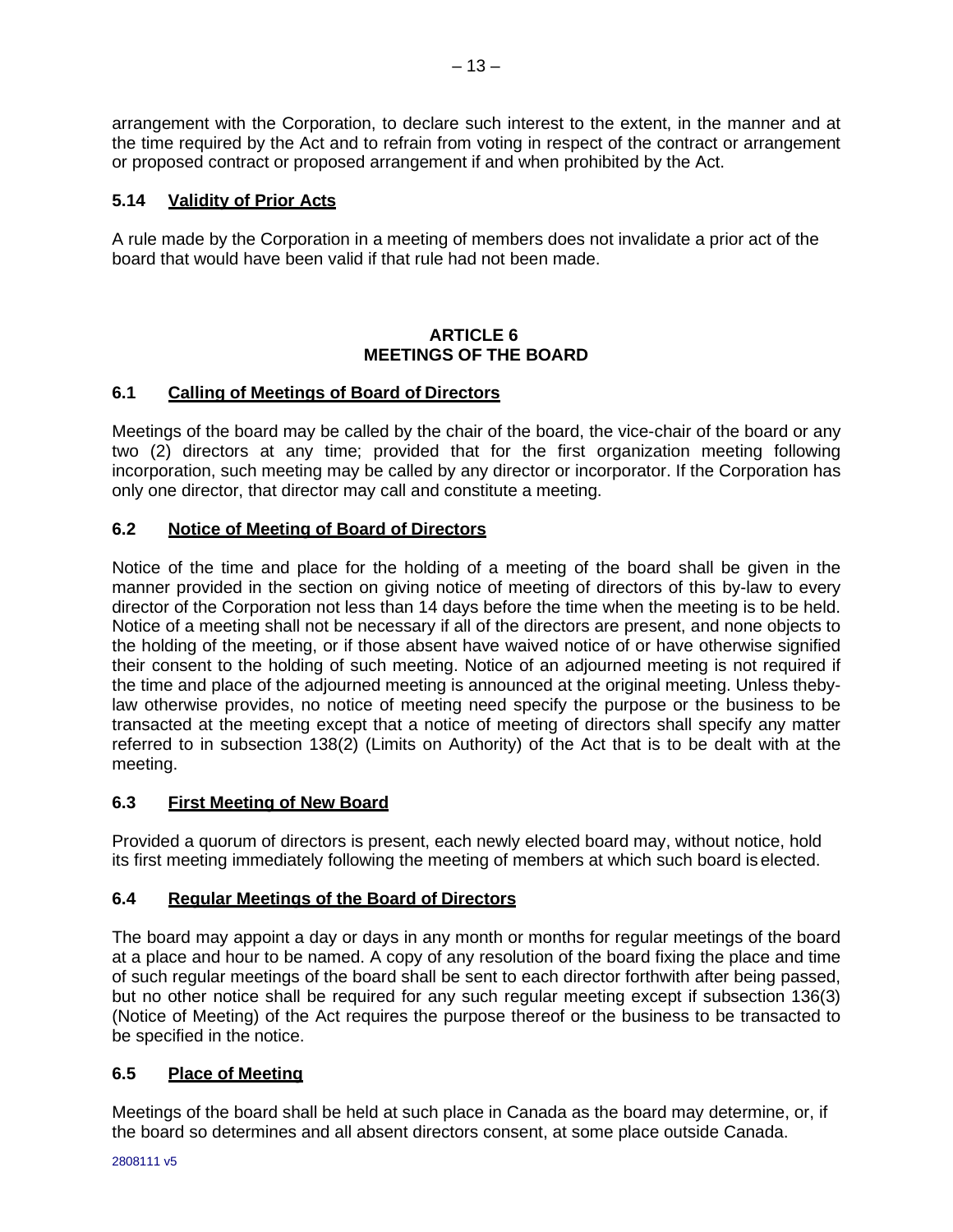# **6.6 Chair and Office Coordinator**

The chair or, in the absence of the chair, the vice-chair, shall chair any meeting of directors; and, if no such officer is present, the directors present shall choose one of their number to chair such meeting. The Office Coordinator of the Corporation shall attend all meetings of the board in order to prepare the minutes thereof. In the absence of the Office Coordinator, the directors present shall choose one of their number to act as secretary of the meeting.

# **6.7 Votes to Govern at Meetings of the Board of Directors**

At all meetings of the board, every question shall be decided by a majority of the votes cast on the question. In case of an equality of votes, the chair of the meeting in addition to an original vote shall have a second or casting vote.

# **6.8 Decisions at Director Meetings**

At all meetings of the board, every director personally present shall be entitled to one vote and every question shall be decided by a majority of the votes cast on the question; and, in case of an equality of votes, the chair of the meeting shall be entitled to a second or casting vote. All votes taken at any meeting of the board shall be taken by ballot if so demanded by any director present, but if no demand be made, the vote shall be taken in the usual way by assent or dissent. A declaration by the chair that a resolution has been carried and an entry to that effect in the minutes shall be admissible in evidence as prima facie proof of the fact without proof of the number or proportion of votes recorded in favour of or against such resolution.

# **6.9 Quorum**

Quorum for meetings of the board shall be not less than a simple majority of the directors in office at the time when the meeting convenes or two directors, whichever is greater.

## **6.10 Meetings By Telephone**

Where all the directors have consented thereto, any director may participate in a meeting of the board by means of conference telephone or other communications equipment by means of which all persons participating in the meeting can hear each other. A director participating in a meeting pursuant to this paragraph shall be deemed to be present in person at that meeting.

# **6.11 Meetings By Other Electronic Means**

In accordance with subsection 136(7) of the Act, where all the directors have consented thereto, any directors may participate in a meeting of directors or of a committee of directors by means of a telephonic, an electronic or other communication facility that permits all participants to communicate adequately with each other during the meeting. A director participating in a meeting pursuant to this paragraph shall be deemed to be present in person at that meeting.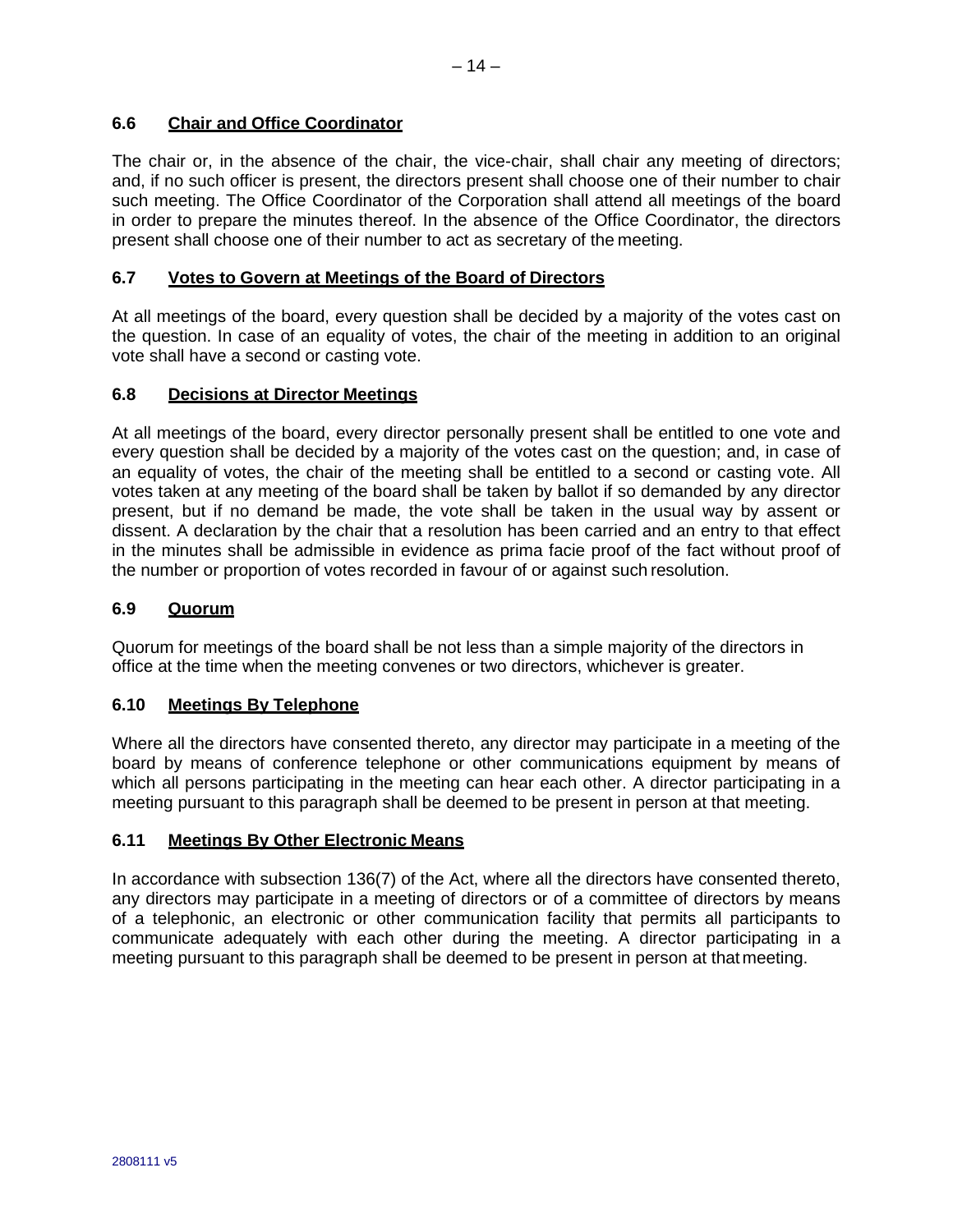## **ARTICLE 7 COMMITTEES**

# **7.1 Committees of the Board of Directors**

The board may from time to time appoint any committee or other advisory body, as it deems necessary or appropriate for such purposes and, subject to the Act, with such powers as the board shall see fit. Any such committee may formulate its own rules of procedure, subject to such regulations or directions as the board may from time to time make. Any committee member may be removed by resolution of the board of directors.

# **7.2 Meetings of Committees**

Meetings of committees shall be held at any time and place to be determined by the members of such committee provided that forty-eight (48) hours written notice of such meeting shall be given, other than by mail, to each member of the committee. Notice by mail shall be sent at least fourteen (14) days prior to the meeting. A majority of members of such committee shall constitute a quorum.

#### **ARTICLE 8 OFFICERS**

## **8.1 Appointment of Officers**

The board may designate the offices of the Corporation, appoint officers on an annual or more frequent basis, specify their duties and, subject to the Act, delegate to such officers the power to manage the affairs of the Corporation. A director may be appointed to any office of the Corporation. An officer may, but need not be, a director unless these by-laws otherwise provide. Two or more offices may be held by the same person.

## **8.2 Description of Offices**

Unless otherwise specified by the board (which may, subject to the Act modify, restrict or supplement such duties and powers), the offices of the Corporation, if designated and if officers are appointed, shall have the following duties and powers associated with their positions:

- (a) Chair of the Board The chair of the board shall be a director, and may also hold the office of president. The chair of the board shall, when present, preside at all meetings of the board of directors and of the members. The chair shall have such other duties and powers as the board may specify.
- (b) Vice-Chair of the Board The vice-chair of the board, if one is to be appointed, shall be a director and may also hold the office of vice-president. If the chair of the board is absent or is unable or refuses to act, the vice-chair of the board, if any, shall, when present, preside at all meetings of the board of directors and of the members. The vice-chair shall have such other powers and duties as the board may specify.
- (c) President If appointed, the president shall be the chief executive officer of the Corporation and shall be responsible for implementing the strategic plans and policies of the Corporation. The president shall, subject to the authority of the board, have general supervision of the affairs of the Corporation.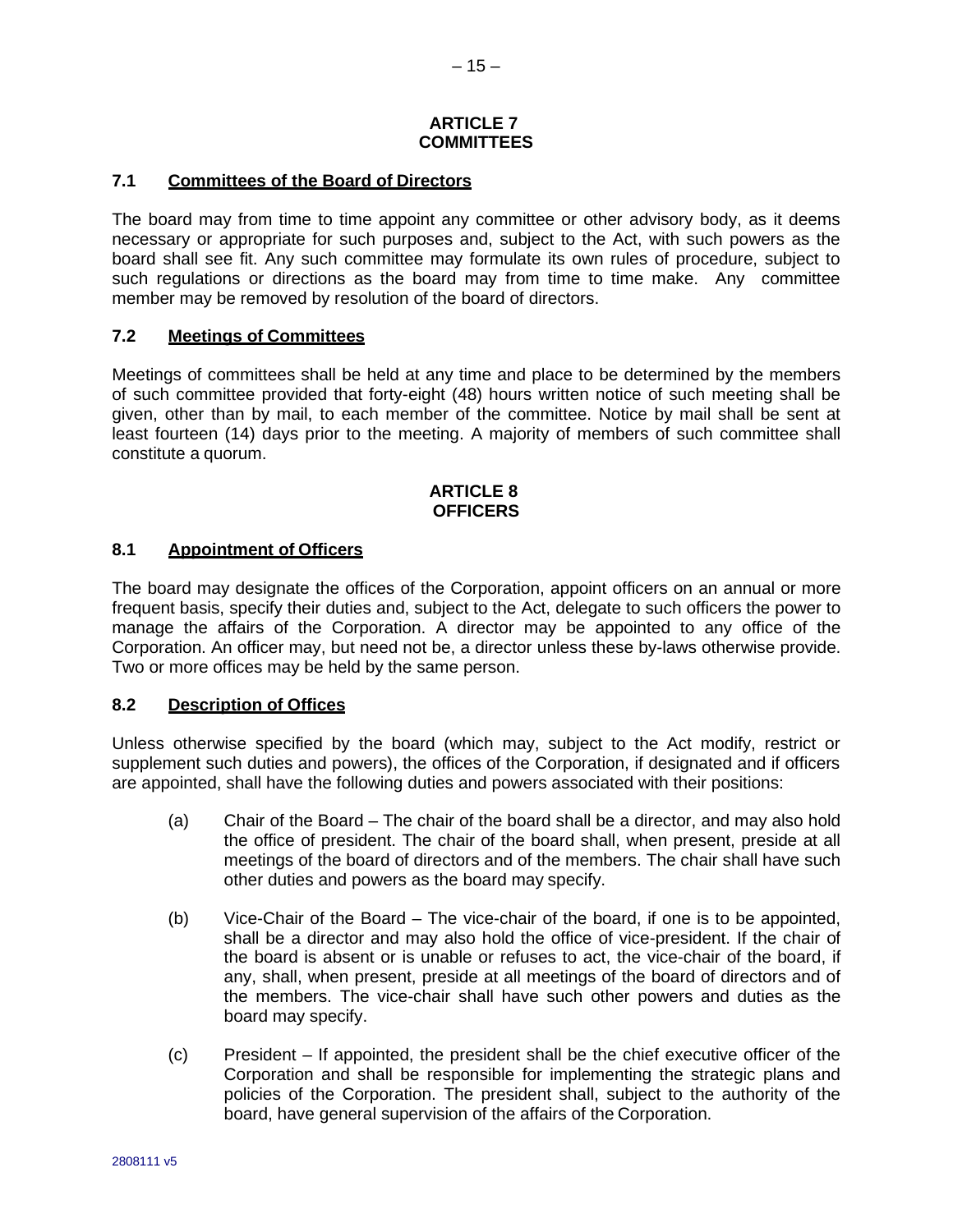- (d) Vice-President If appointed, during the absence or disability of the president, the president's duties shall be performed and the president's powers shall be exercised by the vice-president. The vice-president shall have such other powers and duties as the board may specify.
- (e) Office Coordinator If appointed, the Office Coordinator shall attend and be the secretary of all meetings of the board, members and committees of the board. The Office Coordinator shall enter or cause to be entered in the Corporation's minute book, minutes of all proceedings at such meetings; the Office Coordinator shall give, or cause to be given, as and when instructed, notices to members, directors, the public accountant and members of committees; the Office Coordinator shall be the custodian of all books, papers, records, documents and other instruments belonging to the Corporation.
- (f) Treasurer If appointed, the treasurer shall have such powers and duties as the board may specify.

The powers and duties of all other officers of the Corporation shall be such as the terms of their engagement call for or the board or president requires of them. The board may from time to time and subject to the Act, vary, add to or limit the powers and duties of any officer.

# **8.3 Variation of Duties**

From time to time the board may vary, add to or limit the powers and duties of any officer.

## **8.4 Agents and Attorneys**

Subject to the provisions of the Act and the by-laws of the Corporation, the board shall have power to appoint, from time to time, agents or attorneys for the Corporation in or out of Canada with such powers of management or otherwise and such duties as the board considers necessary or desirable in order to further the objects of the Corporation.

## **8.5 Vacancy in Office**

In the absence of a written agreement to the contrary, the board may remove, whether for cause or without cause, any officer of the Corporation. Unless so removed, an officer shall hold office until the earlier of:

- (a) the officer's successor being appointed,
- (b) the officer's resignation,
- (c) such officer ceasing to be a director (if a necessary qualification of appointment) or
- (d) such officer's death.

If the office of any officer of the Corporation shall be or become vacant, the directors may, by resolution, appoint a person to fill such vacancy.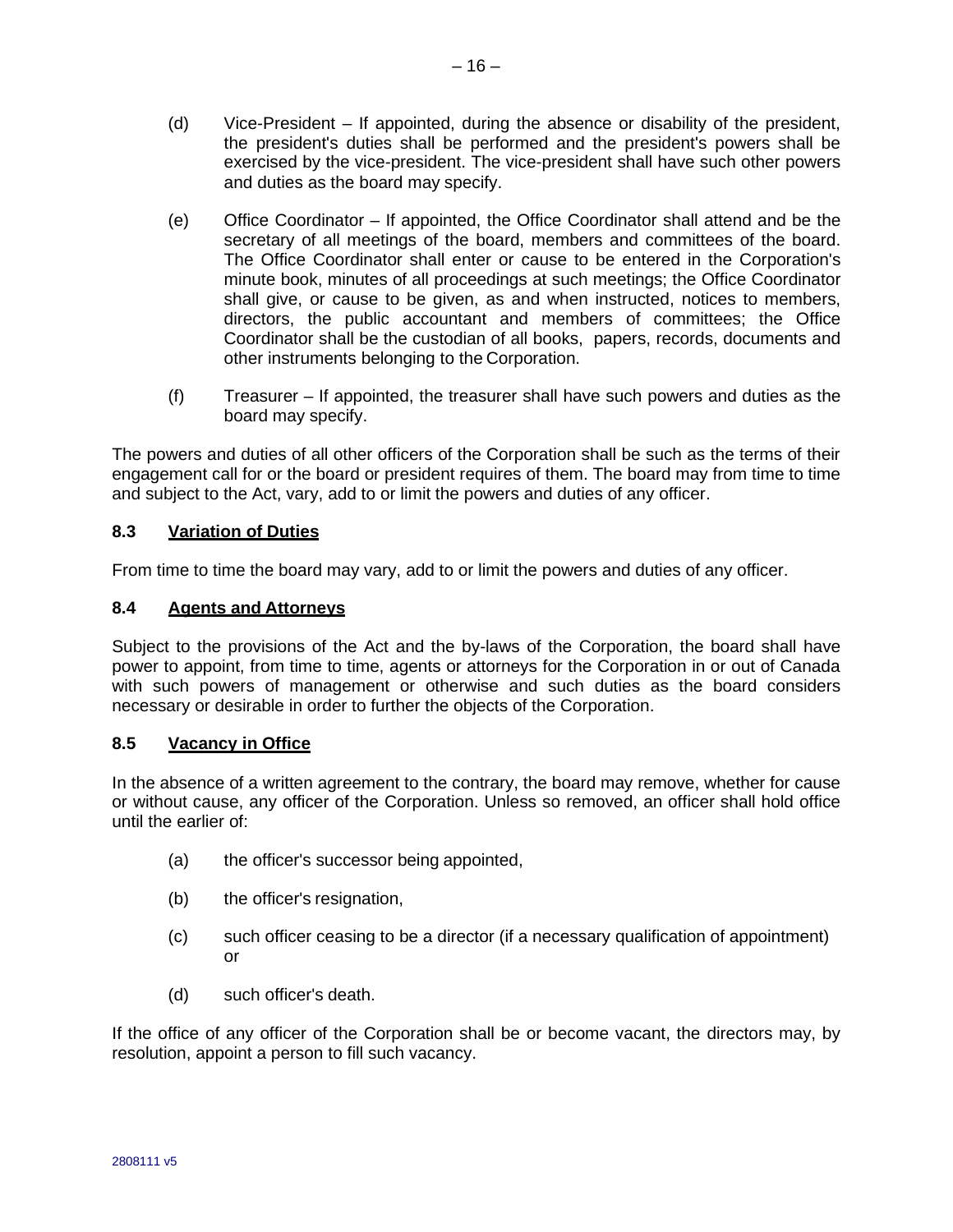## **ARTICLE 9 ESC: ENGLISH STUDIES IN CANADA**

# **9.1 English Studies in Canada**

*ESC: English Studies in Canada* is a quarterly journal of the Corporation. It publishes original scholarly and theoretical essays, review essays, book reviews, and short polemical pieces on issues of interest to the discipline of English studies.

#### **9.2 Appointment and Termination of Editor**

The directors may appoint, terminate, or re-appoint any member to serve as the Editor of *ESC: English Studies in Canada* from time to time.

# **ARTICLE 10 NOTICES**

#### **10.1 Method of Giving Notice**

Any notice (which term includes any communication or document) other than a notice of a meeting of members or a meeting of the board to be given, sent, delivered or served pursuant to the Act, the articles, the by-laws of the Corporation or otherwise to a member, director, officer or public accountant of the Corporation shall be sufficiently given if delivered to such person's last address as recorded in the books of the Corporation or in the case of notice to a director to the latest address as shown in the last notice that was sent by the Corporation in accordance with section 128 or 134 of the Act or if mailed by prepaid mail addressed to such person at such person's last address as recorded in the books of the Corporation or if sent to such person at such person's said address by any means of transmitted or recorded communication or if sent to such person by fax transmission, if such person has provided the Corporation with a fax number or if sent to such person by email if such person has provided the Corporation with an email address. The secretary may change the address, fax number and email address on the Corporation's books of any member, director, officer or public accountant in accordance with any information believed by the secretary to be reliable. A notice so delivered shall be deemed to have been given when it is delivered personally or at the address aforesaid; a notice so mailed shall be deemed to have been given when deposited in a post office or public letter box; a notice sent by any means of transmitted or recorded communication shall be deemed to have been given when delivered to the appropriate communication company or agency or its representative for dispatch; and, a notice sent by fax transmission or email shall be deemed to be given at the date and time it is sent.

#### **10.2 Computation of Time**

In computing the date when notice must be given under any provision requiring a specified number of days' notice of any meeting or other event, the date of giving the notice shall be excluded and the date of the meeting or other event shall be included.

#### **10.3 Omissions and Errors**

The accidental omission to give any notice to any member, director, officer or public accountant of the Corporation or the non-receipt of any notice by any member, director, officer or public accountant or any error in any notice not affecting the substance thereof shall not invalidate any action taken at any meeting held pursuant to such notice or otherwise founded thereon.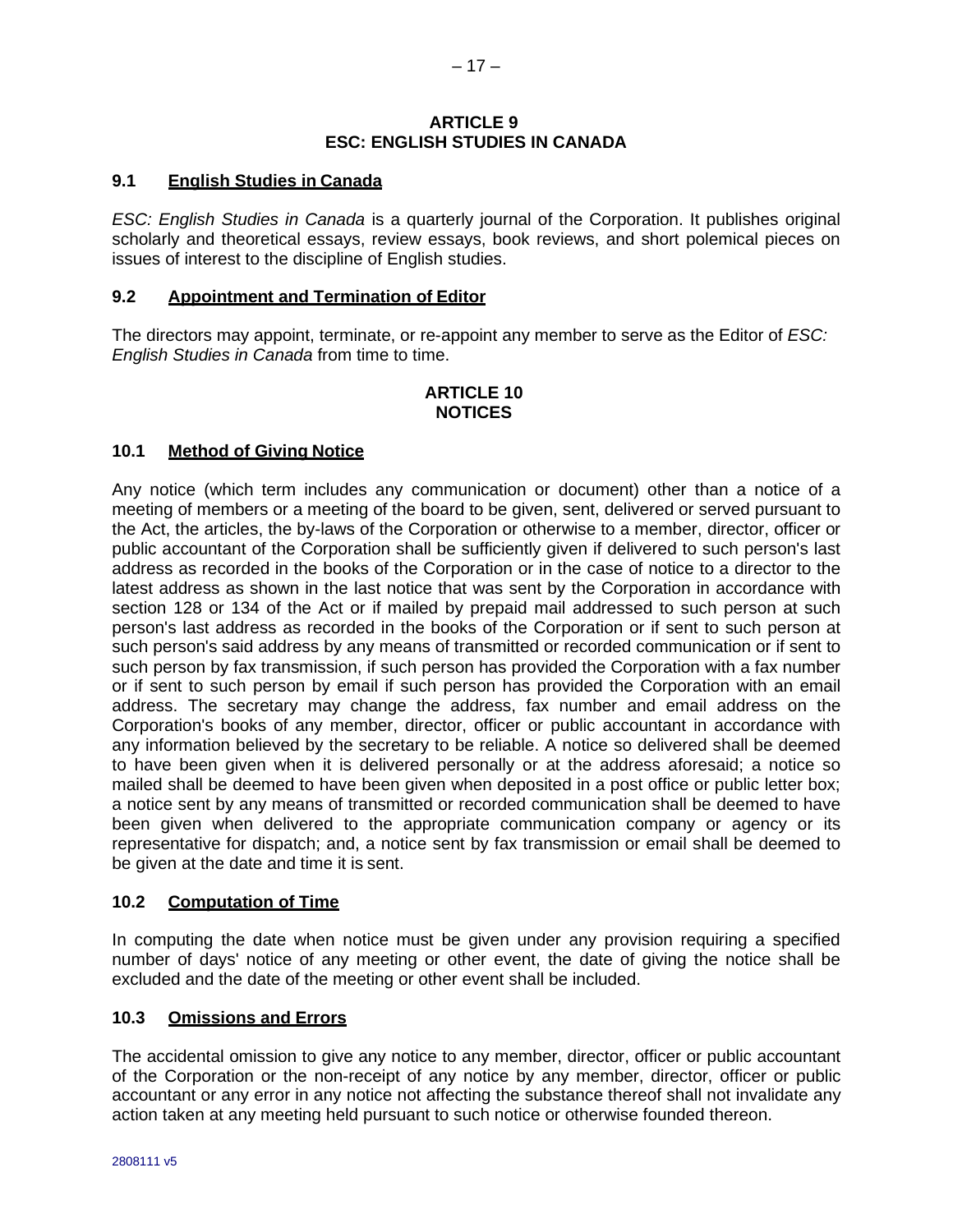## **10.4 Waiver of Notice**

Any member, director, officer or public accountant may waive any notice required to be given to such member under any provision of the Act or the articles or the by-laws of the Corporation, and such waiver, whether given before or after the meeting or other event of which notice is required to be given, shall cure any default in giving such notice.

#### **ARTICLE 11 PROTECTION OF DIRECTORS AND OFFICES**

## **11.1 Limitation of Liability**

Except as otherwise provided in the Act, no individual referred to in section [11.2](#page-17-0) herein will be liable for any loss, cost, damage, expense or other misfortune incurred or suffered by the Corporation, unless it results through his or her failure, when exercising the powers and discharging the duties of his or her office, to act honestly and in good faith with a view to the best interests of the Corporation, or to exercise the care, diligence and skill that a reasonably prudent person would exercise in comparable circumstances.

#### <span id="page-17-1"></span><span id="page-17-0"></span>**11.2 Indemnity**

- (a) Subject to the Act, the Corporation will indemnify a director or officer of the Corporation, a former director or officer of the Corporation, or another individual who acts or acted at the Corporation's request as a director or officer, or an individual acting in a similar capacity, of another entity, and his or her heirs and legal representatives, against all costs, charges and expenses, including an amount paid to settle an action or satisfy a judgment, reasonably incurred by him or her in respect of any civil, criminal, administrative, investigative or other proceeding in which he or she is involved because of his or her association with the Corporation or other entity if:
	- (i) he or she acted honestly and in good faith with a view to the best interests of the Corporation or, as the case may be, to the best interests of the other entity for which he or she acted as a director or officer or in a similar capacity at the Corporation's request; and
	- (ii) in the case of a criminal or administrative action or proceeding that is enforced by a monetary penalty, he or she had reasonable grounds for believing that his or her conduct was lawful.
- <span id="page-17-3"></span><span id="page-17-2"></span>(b) The right to indemnity provided in this section [11.2](#page-17-0) will include the right to the advance of moneys from the Corporation for the costs, charges and expenses of a proceeding referred to in section [\(a\)](#page-17-1) above, which moneys must be repaid if the individual to whom they were advanced has not fulfilled the conditions set out in section  $(a)(i)$ , and, if the proceeding was of the nature described in section  $(a)(ii)$ , the conditions set out in section  $(a)(ii)$ . The Corporation will also indemnify the persons listed in section [\(a\)](#page-17-1) above in any other circumstances that the Act permits or requires. Nothing in this by-law will limit the right of any person entitled to indemnity to claim indemnity apart from the provisions of this by-law.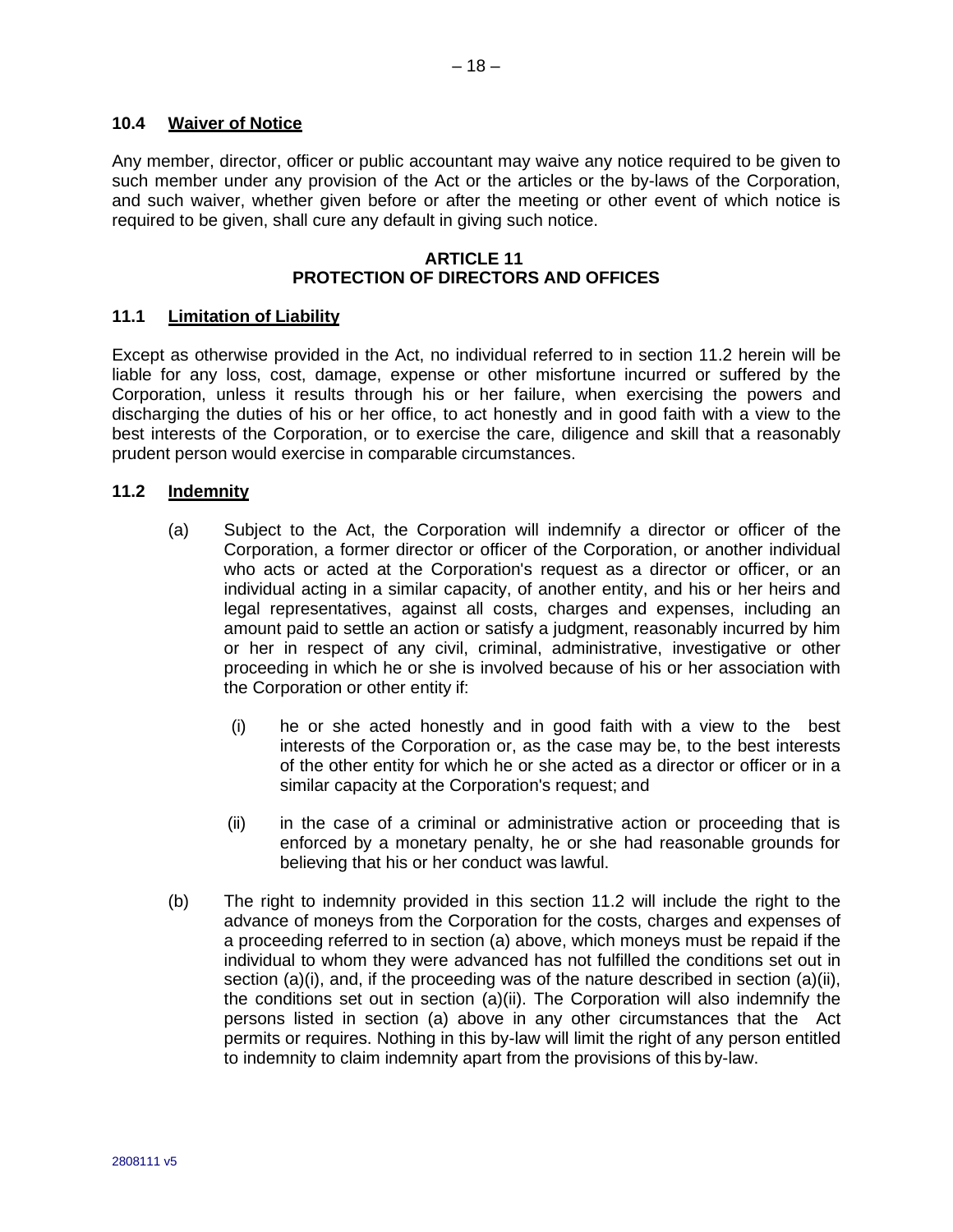#### **ARTICLE 12 MISCELLANEOUS**

## **12.1 Invalidity of any Provisions of this By-law**

The invalidity or unenforceability of any provision of this by-law shall not affect the validity or enforceability of the remaining provisions of this by-law.

## **12.2 Omissions and Errors**

The accidental omission to give any notice to any member, director, officer, member of a committee of the board or public accountant, or the non-receipt of any notice by any such person where the Corporation has provided notice in accordance with the by-laws or any error in any notice not affecting its substance shall not invalidate any action taken at any meeting to which the notice pertained or otherwise founded on such notice.

## **12.3 Rules and Regulations**

The board may prescribe such rules and regulations not inconsistent with the by-laws of the Corporation relating to the management and operation of the Corporation as it deems expedient, provided that such rules and regulations shall have force and effect only until the next annual meeting of the members where they shall be confirmed which they shall cease to have any force and effect.

## **12.4 Mediation and Arbitration**

Disputes or controversies among members, directors, officers, committee members, or volunteers of the Corporation are as much as possible to be resolved in accordance with mediation and/or arbitration as provided in the section on dispute resolution mechanism of this by-law.

## **12.5 Dispute Resolution Mechanism**

In the event that a dispute or controversy among members, directors, officers, committee members or volunteers of the Corporation arising out of or related to the articles or by-laws, or out of any aspect of the operations of the Corporation is not resolved in private meetings between the parties then without prejudice to or in any other way derogating from the rights of the members, directors, officers, committee members, employees or volunteers of the Corporation as set out in the articles, by-laws or the Act, and as an alternative to such person instituting a law suit or legal action, such dispute or controversy shall be settled by a process of dispute resolution as follows:

- (i) The dispute or controversy shall first be submitted to a panel of mediators whereby the one party appoints one mediator, the other party (or if applicable the board of the Corporation) appoints one mediator, and the two mediators so appointed jointly appoint a third mediator. The three mediators will then meet with the parties in question in an attempt to mediate a resolution between the parties.
- (ii) The number of mediators may be reduced from three to one or two upon agreement of the parties.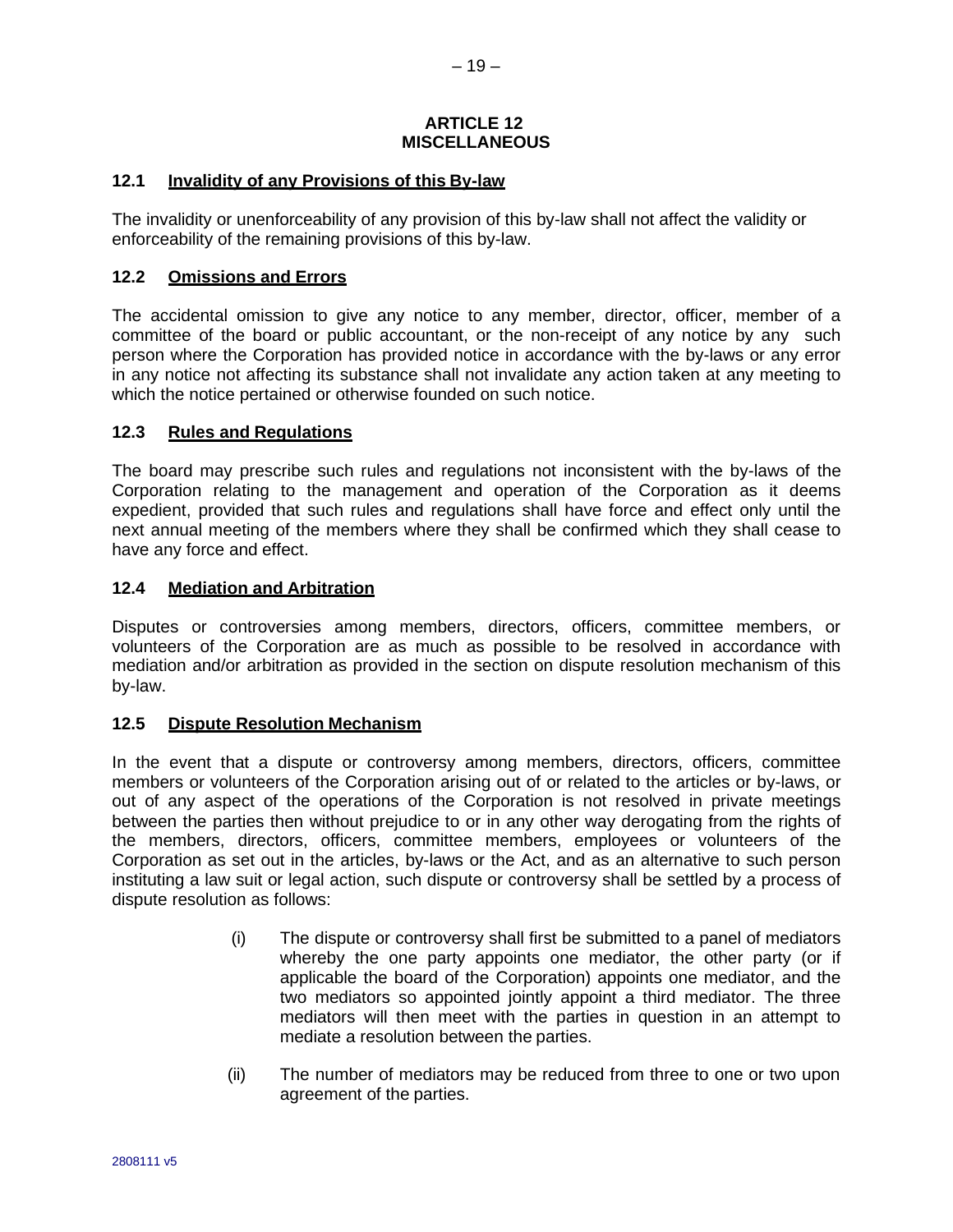(iii) If the parties are not successful in resolving the dispute through mediation, then the parties agree that the dispute shall be settled by arbitration before a single arbitrator, who shall not be any one of the mediators referred to above, in accordance with the provincial or territorial legislation governing domestic arbitrations in force in the province or territory where the registered office of the Corporation is situated or as otherwise agreed upon by the parties to the dispute. The parties agree that all proceedings relating to arbitration shall be kept confidential and there shall be no disclosure of any kind. The decision of the arbitrator shall be final and binding and shall not be subject to appeal on a question of fact, law or mixed fact and law.

All costs of the mediators appointed in accordance with this section shall be borne equally by the parties to the dispute or the controversy. All costs of the arbitrators appointed in accordance with this section shall be borne by such parties as may be determined by the arbitrators.

## **12.6 Equity Statement**

ACCUTE is firmly committed to inclusion, diversity, and equity at all levels of the Corporation. ACCUTE believes its work is enhanced when performed by a diverse membership with different backgrounds, skills, opinions and perspectives, therefore cultivating an environment of accessibility, open communication, inclusion, and respect. The ACCUTE Equity Statement can be found in Appendix A to these by-laws.

# **ARTICLE 13 BY-LAWS**

## **13.1 By-laws and Effective Date**

Subject to the articles, the board of directors may, by resolution, make, amend or repeal any bylaws that regulate the activities or affairs of the Corporation. Any such by-law, amendment or repeal shall be effective from the date of the resolution of directors until the next meeting of members where it may be confirmed, rejected or amended by the members by ordinary resolution. If the by-law, amendment or repeal is confirmed or confirmed as amended by the members it remains effective in the form in which it was confirmed. The by-law, amendment or repeal ceases to have effect if it is not submitted to the members at the next meeting of members or if it is rejected by the members at the meeting.

This section does not apply to a by-law that requires a special resolution of the members according to subsection 197(1) (fundamental change) of the Act because such by-law amendments or repeals are only effective when confirmed by members.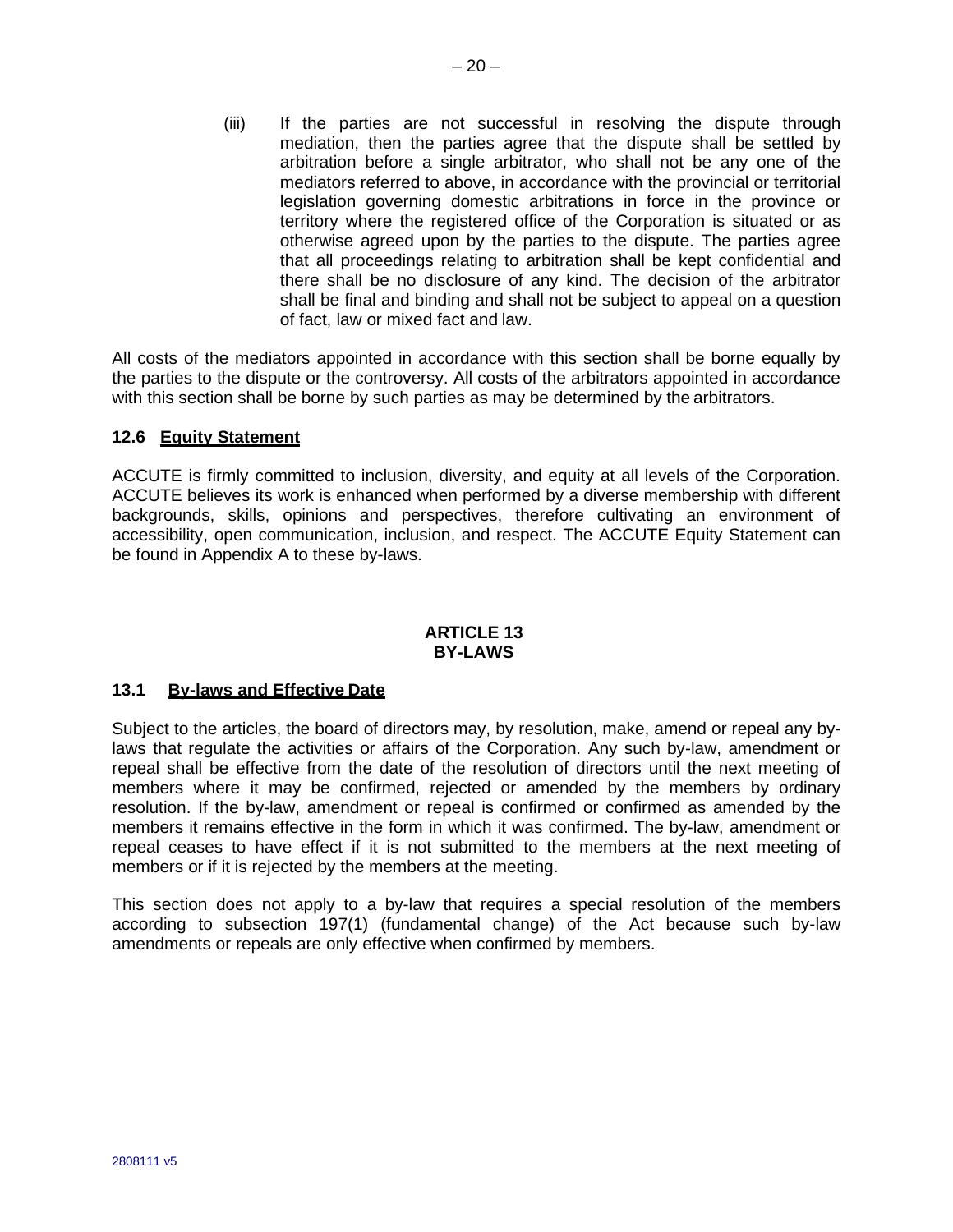# **ACCUTE EQUITY STATEMENT**

## **Understanding Equity**

We welcome you to this statement of ACCUTE's vision and understanding of Equity. We hope this document will clarify our understanding and commitment to relationality and social justice both to ourselves and to the wider communities with which we are associated and engaged. We have taken instruction from the model developed by the Edmonton Community Foundation, who define equity as: "an approach whereby all people – including those who bear the burden of historic and contemporary forms of marginalization, whether intentional or unintentional – have equal access to opportunities to define and achieve goals. Equity is more than an outcome; it is an on-going process that seeks to correct systemic barriers and create a more just and fair society for all. […] Equity acknowledges unequal starting places and addresses unequal needs, conditions, and positions of people and communities that are created by institutional and structural barriers."

## **Why is an equity statement important?**

As a large network of scholars and students at all stages of an academic career in English Studies, ACCUTE includes many groups who experience oppression and marginalization by societal structures, and who often experience a history of social and financial disadvantages as a result of systems of oppression including (but not limited to) racism, sexism, colonialism, heterosexism, and ableism. The students and teachers of English that comprise ACCUTE bear essential knowledge and are full of creativity, vibrancy, and resiliency. At the same time, many of their insights, knowledge, and practices are not fully realized because of inequality. Solving these problems requires shifting the status quo and creating a better future for all of our constituents.

The Board of Directors for a professional academic association must strive to be strategic and responsive to the changing needs of all its members. ACCUTE recognizes that associations have access to forms of power, such as capital, networks, and influence. As such, it is important for us to be explicit in our commitment to equity, representation and dialogue. We hope this statement will:

- be a tool for change;
- inspire conversations about equity;
- keep our organization accountable; and
- invite others to consider their own equity processes.

While ACCUTE has a track record of addressing inequality, we also recognize there is more to do both within our institution, within our discipline, and within the wider academy where calls for decolonization have been urgent. We are a learning organization and this is a living document. We invite you to share your thoughts, feedback, concerns, and questions about our journey to equity, and your own. Please send any comments to info.accute@gmail.com.

## **STATEMENT:**

This Equity Statement is meant to reflect the collective values and vision of all members of the Association of Canadian College and University Teachers of English, recognizing that the Board of Directors has a special responsibility within that community to ensure that the values and ideals of this statement are upheld, advanced, and communicated clearly to all members.

ACCUTE will be responsive to the changing needs of students and teachers of English and to the many people and socio-cultural communities that define the vibrancy and resiliency of our discipline. We acknowledge that systemic barriers to equity exist. As Equity has no terminal point,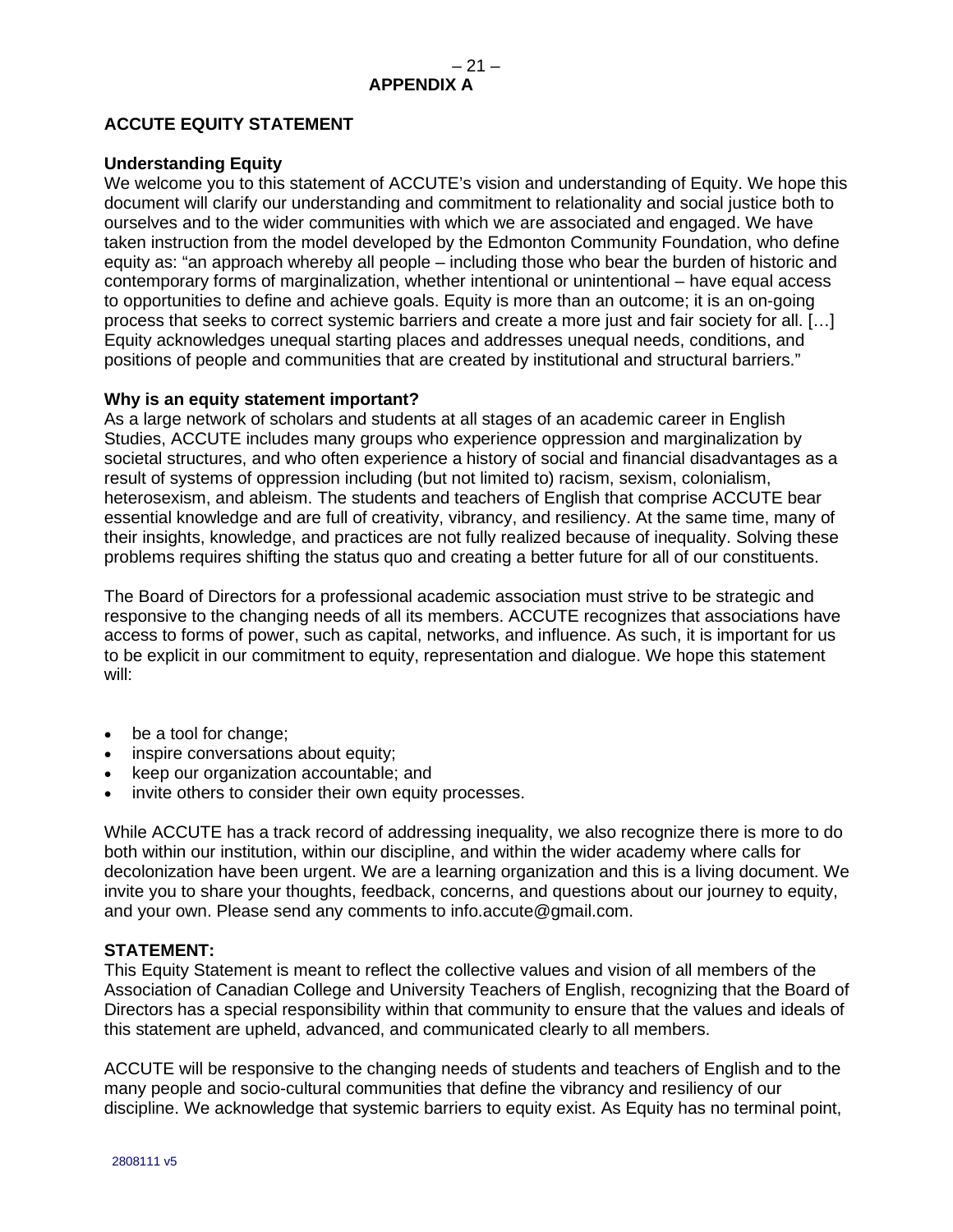it can only be achieved insomuch as it is actively pursued as an ongoing goal and ongoing process.

ACCUTE will strive to support and create an inclusive and equitable community.

ACCUTE will strive to remove the barriers that limit equitable access to participation for members of historically underrepresented groups.

ACCUTE will value diversity and inclusion and commit to helping achieve equity.

ACCUTE will recognize that prioritizing some groups is a necessary step in equity.

ACCUTE will recognize that such prioritizing might create discomfort, but acknowledges and accepts that change is rarely comfortable.

ACCUTE will continue to review policies and processes (formal and informal) through an equity lens and will review processes to identify unconscious bias.

ACCUTE will continue to honour and ensure engagement with and between diverse people and communities. We seek to establish and recognize shared goals, while engaging diverse voices to ensure that all communities within ACCUTE see themselves reflected in the work of the association.

We see committing to making meaningful space for diverse communities as a key way we can help achieve equity. We want to ensure that people can thrive and reach their full potential by amplifying community voice and opportunity.

The ACCUTE Board shall regularly report back and communicate the successes and challenges in our equity journey.

## **ACTIONS:**

Action 1: ACCUTE will continue to make space available in our events and publications for a wide range of community purposes, to be able to respond to needs as they emerge. We will consider how we can best address systemic barriers.

Action 2: ACCUTE will provide or promote equity-training opportunities for association members through such venues as workshops, webinars, panels, and resources. We will seek ways to remove barriers and provide additional supports to communities that will benefit from experience with professionalization processes in English literary studies. We will commit resources to supporting equity and accessibility as a process and outcome.

Action 3: ACCUTE will prioritize panel and publication submissions from historically underrepresented communities and will determine whether to take additional action to reach these communities or prioritize these proposals. We will encourage people of all backgrounds to submit panel proposals and apply for other opportunities at all levels in our work and operations.

Action 4: ACCUTE will actively recruit so that our board, staff, and volunteers are broadly reflective of the community, and will strive to engage similarly diverse participants in our conference events and publications. Working with equity-deserving communities, we will together consider whether to establish new programs or support new professional opportunities that situate the decision-making power within those communities. We will review and adapt our communication processes to ensure equitable and accessible promotion of our programs, opportunities, and events and to engage diverse voices in telling our shared stories.